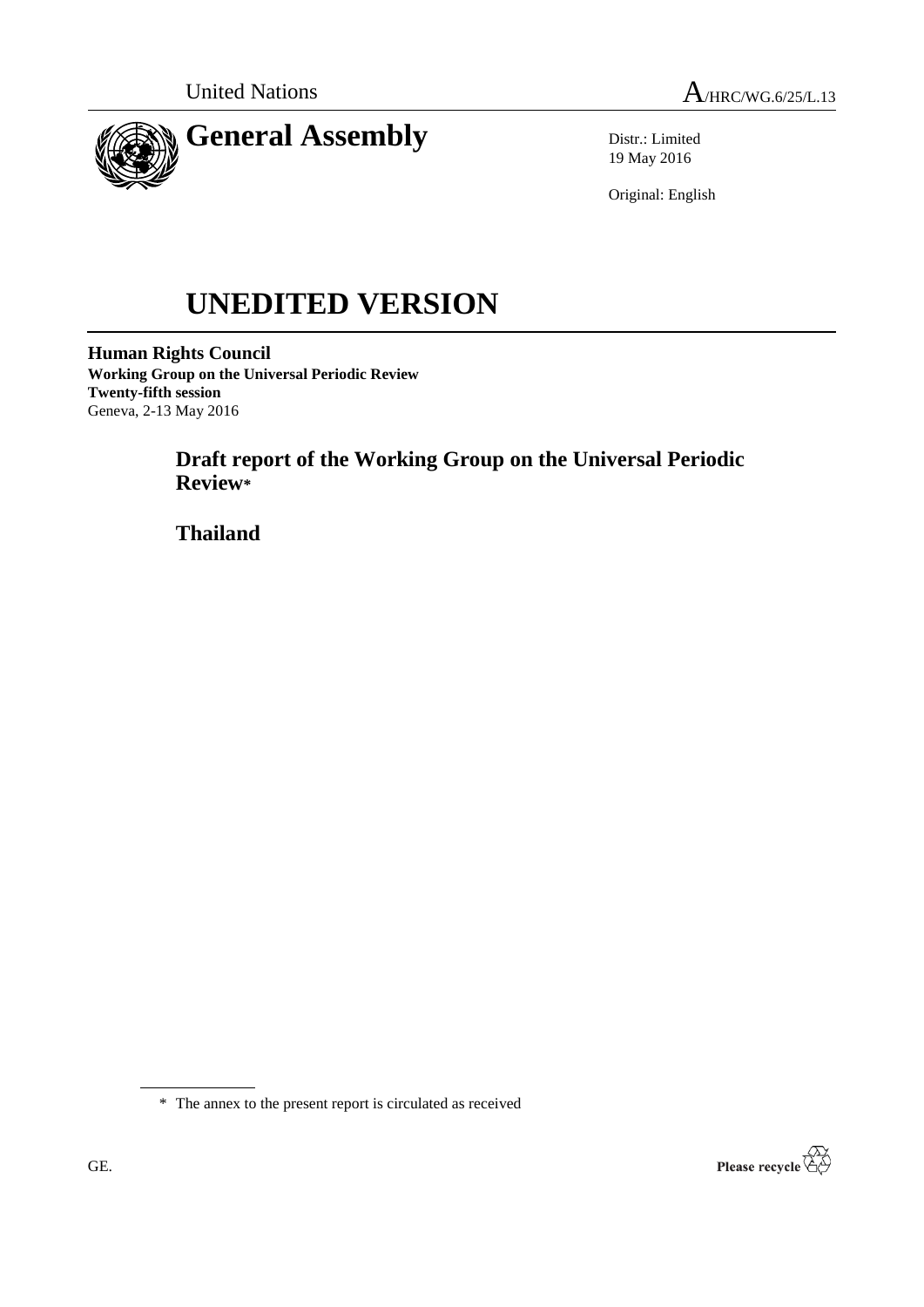# Contents

|       |    | Page           |
|-------|----|----------------|
|       |    | 3              |
|       |    | 3              |
|       | A. | 3              |
|       | В. | $\overline{4}$ |
| П.    |    | 13             |
| Ш.    |    | 28             |
| Annex |    |                |
|       |    | 29             |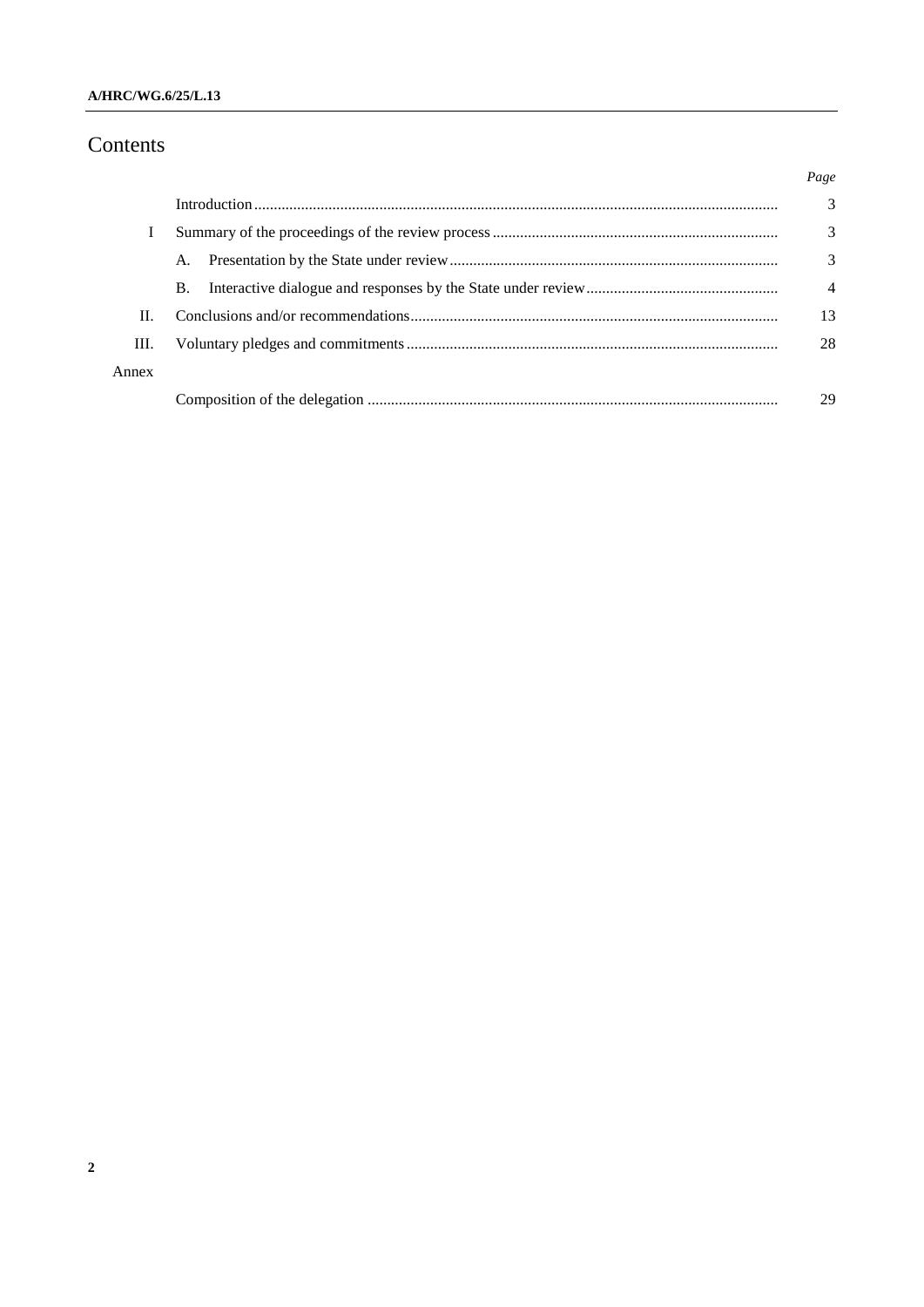# **Introduction**

1. The Working Group on the Universal Periodic Review, established in accordance with Human Rights Council resolution 5/1, held its twenty-fifth session from 2 to 13 May 2016. The review of Thailand was held at the  $16<sup>th</sup>$  meeting on 11 May 2016. The delegation of Thailand was headed by Permanent Secretary, Ministry of Justice, Mr. Charnchao CHAIYANUKIJ. At its  $20<sup>th</sup>$  meeting held on 13 May 2016, the Working Group adopted the report on Thailand.

2. On 12 January 2016, the Human Rights Council selected the following group of rapporteurs (troika) to facilitate the review of Thailand: El Salvador, France and Maldives.

3. In accordance with paragraph 15 of the annex to Human Rights Council resolution 5/1 and paragraph 5 of the annex to Council resolution 16/21, the following documents were issued for the review of Thailand:

(a) A national report submitted/written presentation made in accordance with paragraph 15 (a) (A/HRC/WG.6/25/THA/1);

(b) A compilation prepared by the Office of the United Nations High Commissioner for Human Rights (OHCHR) in accordance with paragraph 15 (b) (A/HRC/WG.6/25/THA/2);

(c) A summary prepared by OHCHR in accordance with paragraph 15 (c) (A/HRC/WG.6/25/THA/3).

4. A list of questions prepared in advance by Australia, Belgium, the Czech Republic, Germany, Lichtenstein, Mexico, the Netherlands, Norway, Slovenia, Spain, Sweden, Switzerland, the United Kingdom of Great Britain and Northern Ireland, and the United States of America was transmitted to Thailand through the troika. These questions are available on the extranet of the UPR.

## **I. Summary of the proceedings of the review process**

#### **A. Presentation by the State under review**

5. The head of the delegation, Permanent Secretary of the Ministry of Justice, Mr. Charnchao Chaiyanukij highlighted that a national consultation was organized to allow public participation in the national report drafting process.

6. He stated that Thailand had incorporated the accepted recommendations from the first UPR cycle in the Third National Human Rights Plan to ensure more holistic and effective implementation by all relevant government agencies.

7. Thailand became party to the UNTOC and its Protocol to Prevent, Suppress and Punish Trafficking in Persons, especially Women and Children, the Third Optional Protocol to the CRC on communications procedure, and the ILO Convention No. 187 on occupational safety and health.

8. Thailand has also withdrawn several reservations and interpretative declarations to different human rights instruments including Articles 6 and 9 of the ICCPR, Article 16 of the CEDAW, and Article 18 of the CRPD.

9. Several human rights related laws were also passed or upgraded, including the Gender Equality Act, the Justice Fund Act, the Amendment to the Organic Law on Anti-Corruption, and the Amendment to the Criminal Code on the criminalization of child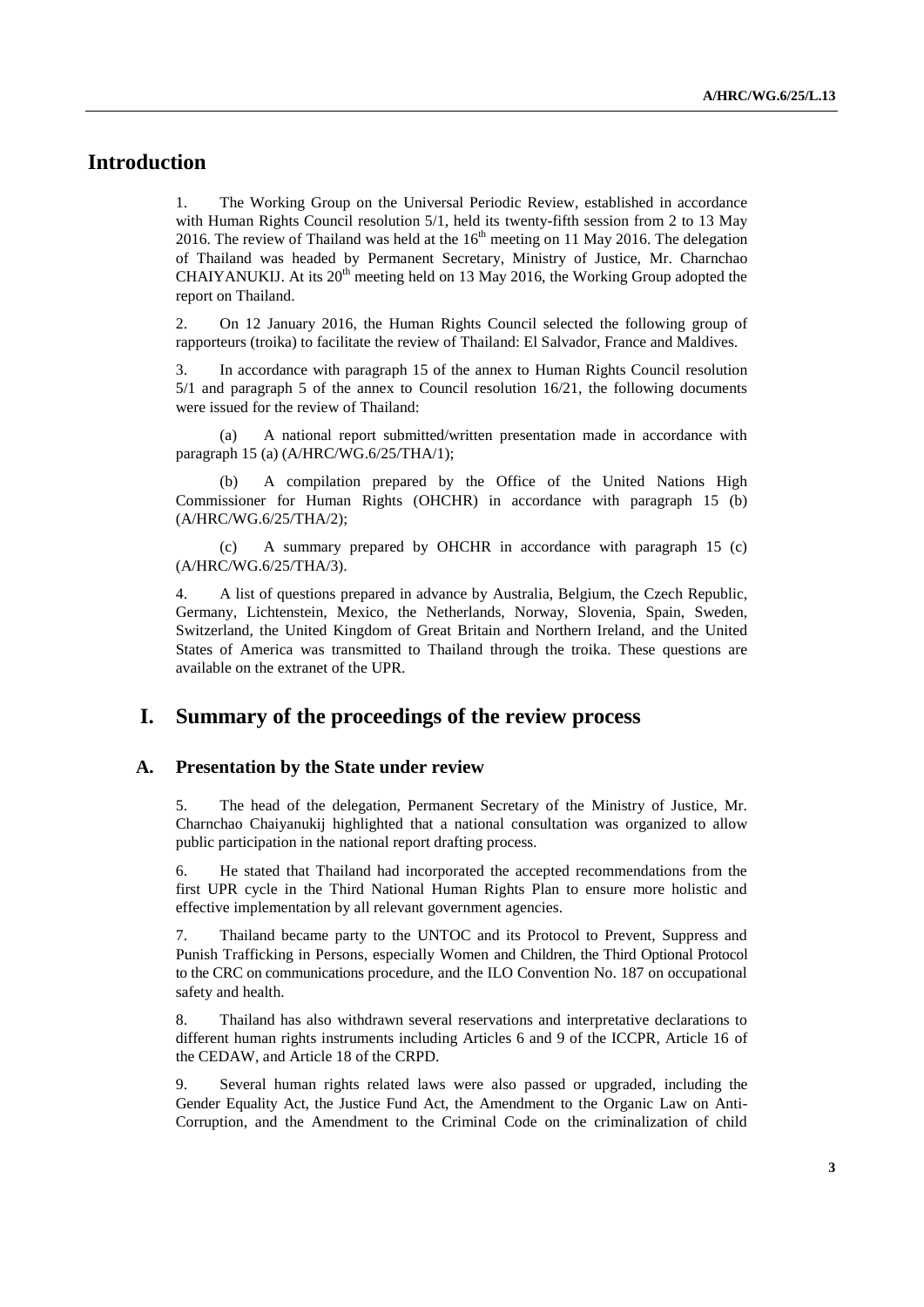pornography. The draft amendment to the Labour Protection Act and the draft Act on alternative measures to substitute the normal criminal proceedings were sent to the National Legislative Assembly for their deliberation.

10. Thailand has integrated the drug laws under a new single code within which penalties for drug offenses are made proportional. The new single code encourages alternative to punishment and has diversion measures for minor drug offences to provide drug users with voluntary treatment and rehabilitation rather than incarceration.

11. Thailand achieved most of the MDGs and continues efforts to achieve the SDGs such as the Education for All policy, the Universal Health Coverage, intensified efforts to fight human trafficking and corruption. The Government also approved the expansion of the Child Support Grant Scheme, the establishment of the Education Fund, and the project to improve quality of lives of the homeless.

12. Thailand has stepped up the protection of migrant workers through the nationwide registration scheme and the MOUs on labour cooperation with four neighbouring countries, birth registration for all children who were born in the country, as well as provision of access to education and healthcare.

13. Thailand grants victims and witnesses in human trafficking cases under trial temporary stay and permission to legally work in the country. It has also expedited the verification and granting of legal status to students with nationality status problem in the country.

14. Thailand continues to enhance the capacity of human resources, including through cooperation with various partners. Thailand will further raise awareness and understanding on human rights, and take human rights into consideration when formulating policies or performing duties.

15. Thailand has the urgent need to overcome its political challenge that was a result of years of social divisiveness and conflicts. Meanwhile, Thailand has conducted the comprehensive national reform to improve infrastructure, enhance the efficiency of public administration, as well as solve longstanding problems such as corruption.

16. Regarding restrictions on freedom of expression, limitations have been in place only to a level necessary to maintain public order and prevent further polarization in the society. The real challenge is the need to maintain a balance when enforcing relevant laws, so as not to undermine the exercise of rights and freedoms, especially of those done in good faith with well intention.

#### **B. Interactive dialogue and responses by the State under review**

17. During the interactive dialogue, 99 delegations made statements. Recommendations made during the dialogue are to be found in section II of the present report.

18. Cuba welcomed the Third National Human Rights Plan, and the Gender Equality Act, the Anti-Trafficking in Persons Act, and the Protection of Vulnerable Persons Act.

19. The Czech Republic made recommendations.

20. Denmark was concerned about the expansion of the scope of crimes for which the death penalty is applicable, and arbitrary and *incommunicado* detention without safeguards against torture.

21. Djibouti welcomed Thailand's cooperation with international human rights mechanisms, and the  $3<sup>rd</sup>$  National Human Rights Plan, and noted laws, policies and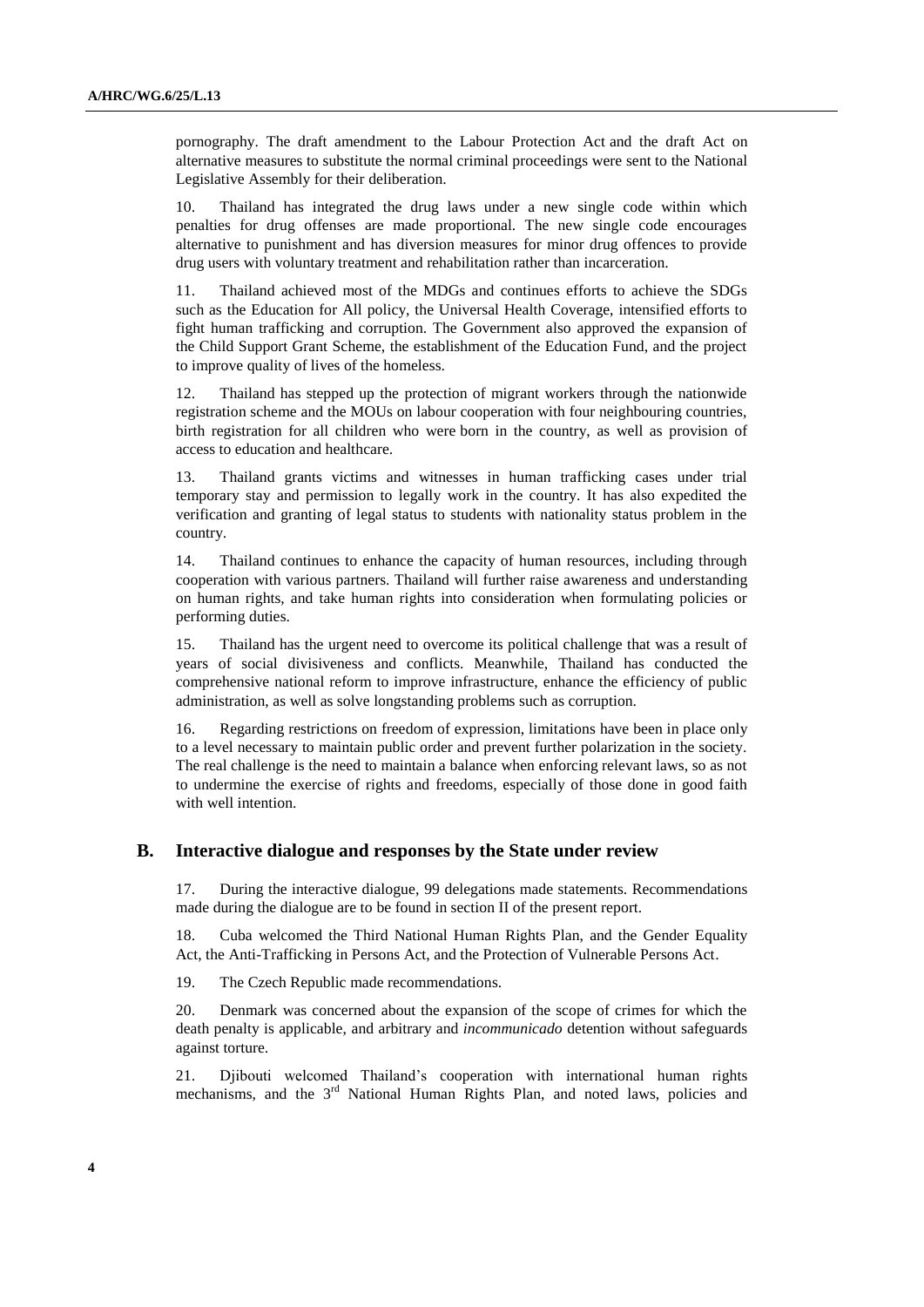strategies in the areas of the fight against domestic violence, gender equality, and education.

22. Ecuador highlighted Thailand's efforts in the reduction of poverty and gender equality.

23. Egypt commended the development of a new human rights plan, promotion of the rights of women and persons with disabilities, enhanced access to the right to education, and the amendment to the Criminal Code on child pornography.

24. Fiji noted measures to address violence against women and children, including domestic violence, particularly the development of a manual on a non-violent approach to child-rearing in various settings.

25. Finland asked about measures being taken to ensure the consistency of national legislation on freedom of expression with international law.

26. Georgia commended the ratification of the Palermo Protocol and the decision to extend a standing invitation to special procedures.

27. Germany was concerned about restrictions on freedoms of expression, association and assembly.

28. Greece was concerned about restrictions of the rights to free speech, association and peaceful assembly.

29. Guatemala welcomed the  $3<sup>rd</sup>$  National Human Rights Plan, and hoped that the new constitution would include democratic and human rights principles.

30. Honduras welcomed the ratification of the Palermo Protocol and the signing of the ICPPED.

31. Italy appreciated measures to increase the protection of women and children's rights.

32. India appreciated legislative initiatives and Thailand's engagement with treaty bodies.

33. Indonesia welcomed the Gender Equality Act and Justice Fund Act, and the amendment to the Organic Law on Anti-Corruption.

34. The Islamic Republic of Iran welcomed the approval of the third National Human Rights Plan and the 12<sup>th</sup> National Economic and Social Development Plan.

35. Iraq commended on consultations for the implementation of the third National Human Rights Plan.

36. Iceland regretted restrictions on the right to redress, freedom of expression and peaceful assembly, a broader scope and application of the death penalty, and that human rights defenders were subjected to prosecution, harassment, killings and enforced disappearance.

37. Japan welcomed measures to combat trafficking, and expected rapid progress in unresolved cases of enforced disappearances.

38. Kazakhstan welcomed the ratification of the Palermo Protocol and signing of the ICPPED, and a standing invitation extended to special procedures.

39. Kuwait appreciated measures to improve the social welfare system, especially for vulnerable groups.

40. Kyrgyzstan welcomed the withdrawal of reservations and interpretative declarations to human rights instruments.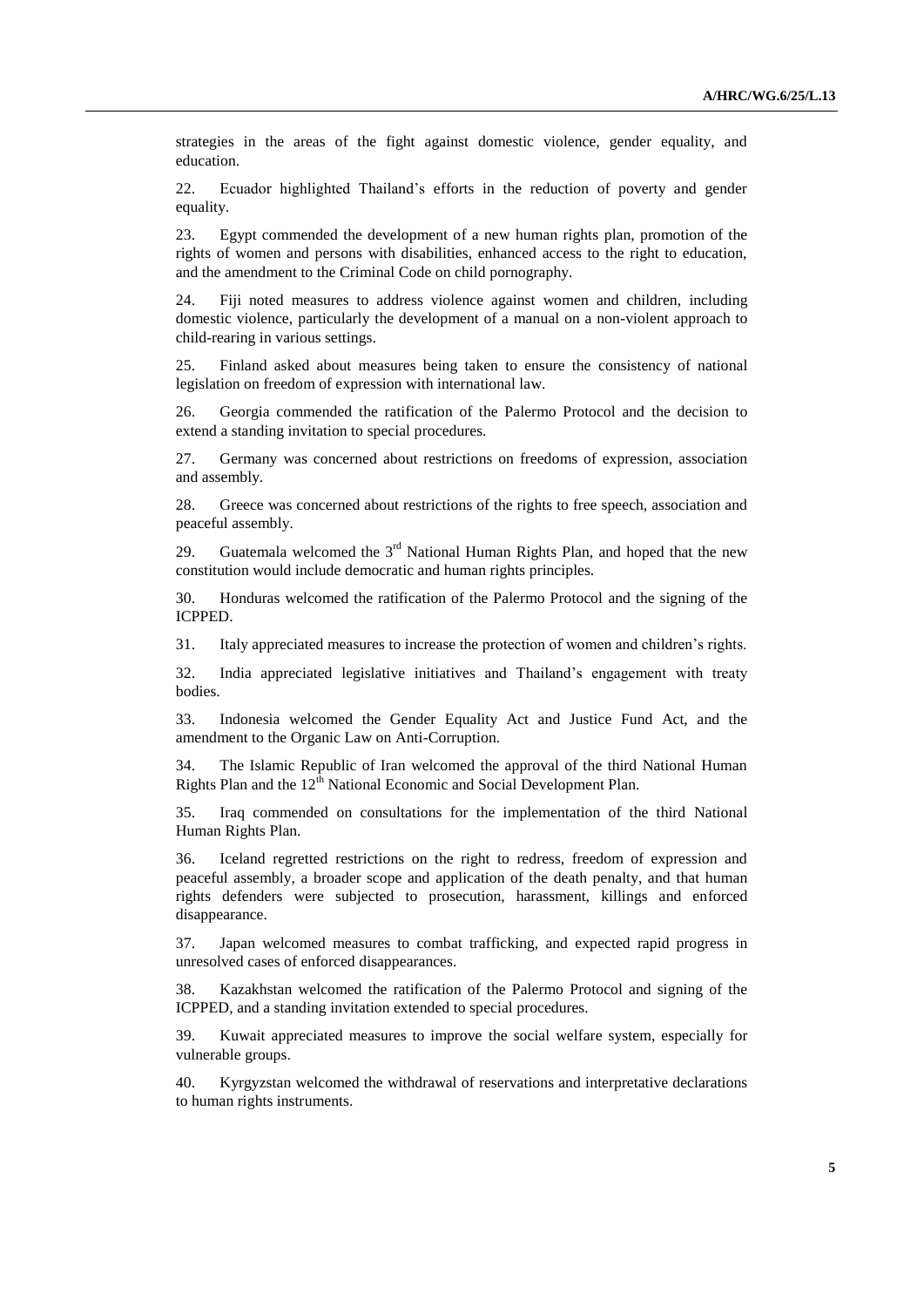41. The Lao People's Democratic Republic welcomed the  $3<sup>rd</sup>$  National Human Rights Plan, and progress in enhancing gender equality, the rights to work, health and education.

42. Latvia welcomed Thailand's standing invitation to special procedures. Latvia was concerned about continued restrictions on freedom of expression.

43. Lebanon welcomed legislative measures to guarantee human rights.

44. Libya noted measures to implement UPR recommendations.

45. Luxembourg was concerned about restrictions on freedoms of expression, opinion, assembly and association, and about refugees' rights.

46. Madagascar noted legislative and institutional measures to strengthen human rights.

47. The Philippines noted the Gender Equality Act and the National Human Rights Plan, and appreciated Thailand's efforts in the ASEAN region to seek for better protection of the rights of migrant workers.

48. Maldives welcomed efforts to combat sexual violence and the Gender Equality Act. It also appreciated measures to promote the rights of persons with disabilities, empower women and promote youth development.

49. Mexico welcomed measures related to trafficking in persons and the Gender Equality Act.

50. Montenegro appreciated the National Human Rights Plan and efforts to address violence against women. It noted concerns about human trafficking for purposes of sexual exploitation and forced labour, including child prostitution.

51. Morocco welcomed the  $3<sup>rd</sup>$  National Human Rights Plan, and noted the achievement of MDGs in areas the related to poverty reduction, gender equality and access to potable water.

52. Mozambique welcomed the National Human Rights Plan, the Gender Equality, Act, the Justice Fund Act, the Protection of Vulnerable Persons Act, and the Amendment of the Criminal Code to criminalize child pornography.

53. Namibia welcomed the  $3<sup>rd</sup>$  National Human Rights Plan and the Gender Equality Act encouraging improvement to the welfare system. It expressed concern about the inclusion of the death penalty in the new Anti-Corruption Law thereby expanding the use of the death penalty for economic crimes.

54. Poland welcomed the standing invitation extended to special procedures and the National Human Rights Plan.

55. New Zealand expressed concern about a deterioration of the protection and promotion of human rights since the military coup, and the downgrading of the National Human Rights Commission of Thailand.

56. Nigeria welcomed Government efforts to protect the right to work of all persons and the implementation of ILO Conventions 87, 98, and 187.

57. While appreciating ongoing efforts to counter human trafficking and the ratification of the Palermo Protocol, Norway was concerned about restrictions of freedom of opinion and expression, peaceful assembly and association.

58. Pakistan welcomed the National Human Rights Plan, and the plans for social and economic development with a focus on empowerment and protection of women, elderly persons, persons with disabilities, children, migrants, asylum seekers and ethnic minorities.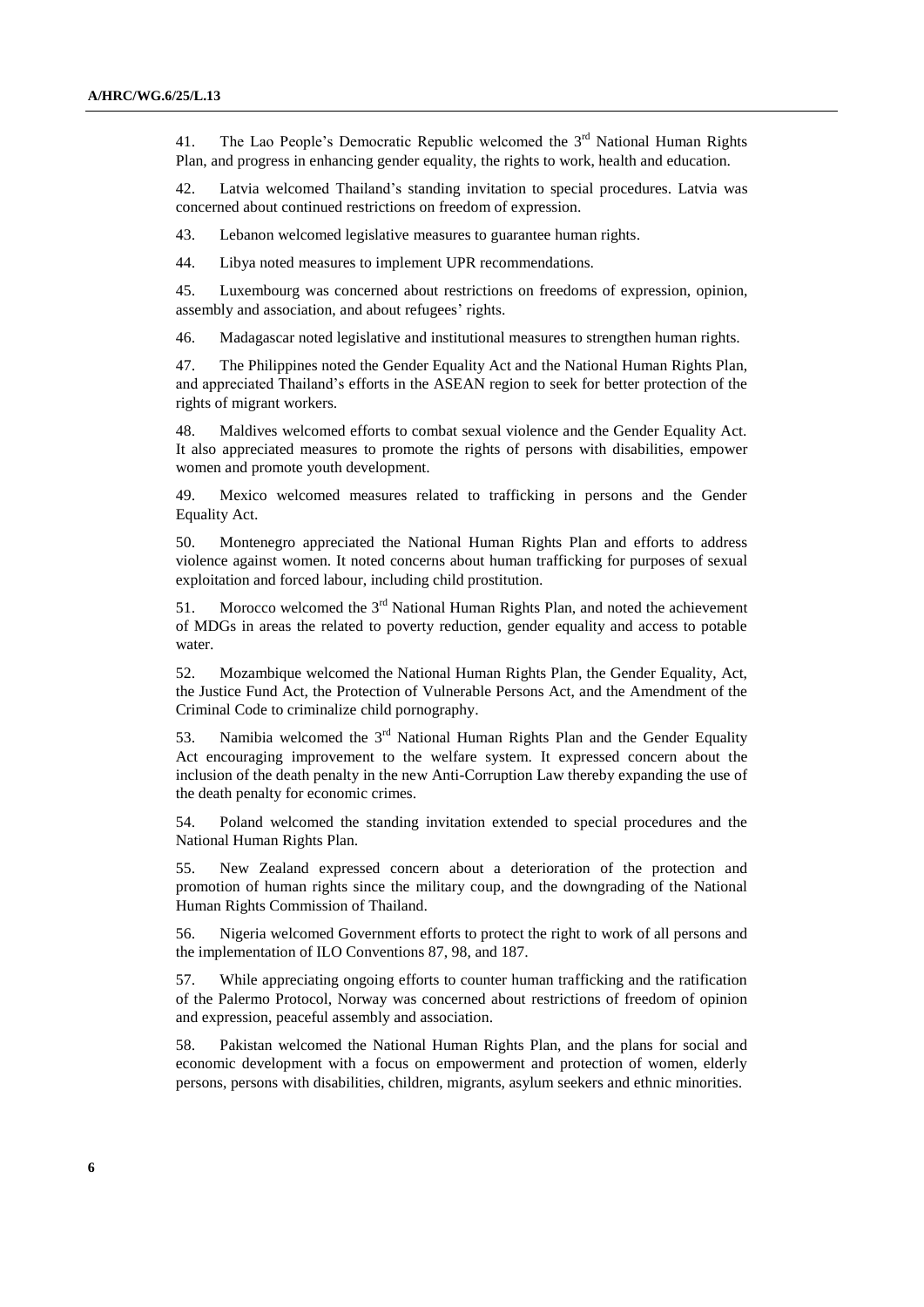59. Panama appreciated legislative efforts to protect vulnerable groups, women and children.

60. Paraguay hoped that the National Plan 2017-2021 would allow further progress on human rights.

61. Malaysia acknowledged achievements in human trafficking, and social protection programmes for vulnerable groups encouraging Thailand to address inequality, promote children's rights, and achieve gender equality.

62. The Netherlands appreciated the signing of the ICPPED. It was concerned about restrictions on freedom of expression and opinion, and the persons detained, imprisoned, tortured or killed for their peaceful exercise of their rights.

63. While welcoming Thailand's standing invitation to special procedures, the ratification of the Optional Protocol to the Convention on the Rights of the Child on a communication procedure, Portugal expressed concern that the National Human Rights Commission lost its A status.

64. The Ministry of Justice submitted the draft Act on Prevention and Suppression of Torture and Enforced Disappearance to the Cabinet for consideration, after which will be referred to the Council of State and the National Legislative Assembly. The passing of the draft Act will enable the ratification of ICPPED.

65. On the downgraded status of the National Human Rights Commission, the Government stands ready to provide any assistance to strengthen its capacity and work.

66. The Cabinet has instructed all ministries to implement the Human Rights Action Plan and report annually progress on their implementation to the Ministry of Justice.

67. Thailand has drafted a new Penitentiary Act aiming for the systematic reform of penitentiary system. Significant improvement for access to healthcare in Thai penitentiary system has been made. To address overcrowding in detention centres, Thailand has considered several alternatives to imprisonment including revising its legislative framework. Thailand continues to provide specific care for vulnerable groups, including women and mothers with children prisoners.

68. Thailand provides legal assistance and services to all Thais and non-Thais without discrimination.

69. With respect to the CRC's recommendation to raise the minimum age of criminal responsibility from 10 to 12 years, Thailand has conducted several studies, which helped identify further actions to be taken when the new minimum age is imposed.

70. To protect children from the emerging threats in the digital world, Thailand has amended the Criminal Code to cover a wider definition of child pornography and impose more severe punishments against the offenders.

71. To address the issue of violence against children, Thailand has introduced the Child Protection Policy in both schools and families.

72. Prevention measures against child sexual exploitation have also been put in place to effectively prevent foreign tourists with sexual criminal records from re-committing the crimes or re-entering Thailand.

73. All children in Thailand are entitled to the right to be registered at birth, allowing them to stay in the country and have access to basic services such as education and healthcare.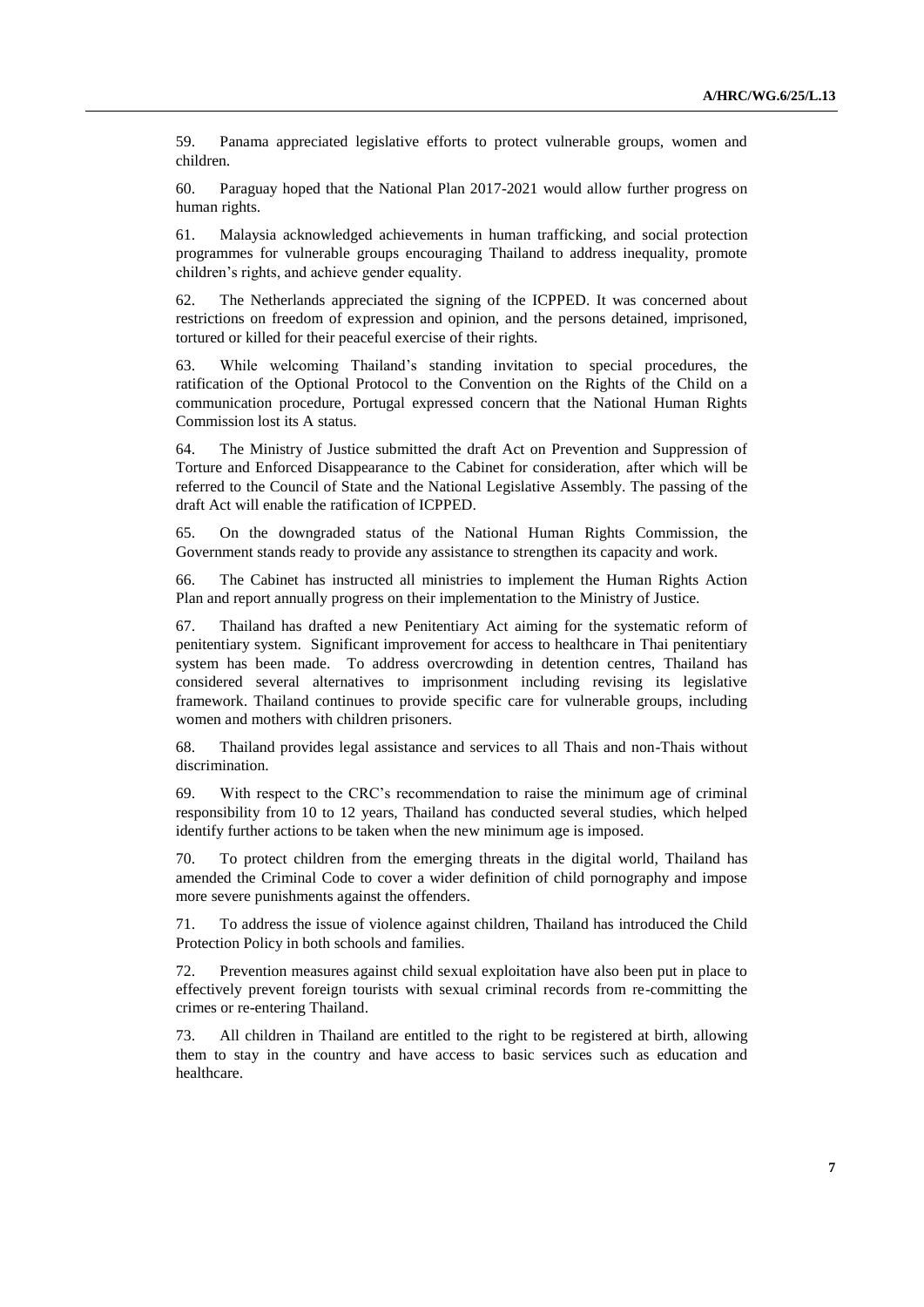74. Thailand is considering the possibility to withdraw its reservation to Article 22 of the CRC, to accord necessary protection and assistance to children of refugees and asylum seekers.

75. Regarding empowerment of women, the 2015 Gender Equality Act protects everyone from gender-based discrimination, including persons with sexual expression that is different from biological sex.

76. Thailand remains committed to advancing the rights of persons with disabilities. As such, the Cabinet endorsed the proposal for Thailand to ratify the OP-CRPD and to sign the Marrakesh Treaty last month. Further, Thailand intends to further amend the Empowerment of Persons with Disabilities Act, as recommended by the CRPD Committee in its concluding observations.

77. In addition, Thailand has made significant progress in providing care and services for older persons, who enjoy free services such as public transportation and universal health coverage.

78. Thailand is working on providing remedy to victims of trafficking in persons and bringing the offenders to justice.

79. Thailand is committed to ensuring labour protection to all workers equally and without any distinction, especially on the basis of race and nationality. Several laws concerning labour protection, social security and workmen's compensation have been revised to provide greater protection for all workers in line with the international labour standard.

80. To address the vulnerability of migrant workers to exploitation, and to increase their access to legal rights and social services, Thailand has launched a new policy on the renewal registration for migrant workers for a stay-permit and work-permit for two years, to encourage them to identify themselves to receive benefits and to be legally recognized.

81. In tackling the forced labour in sea fisheries, the Royal Ordinance on Fisheries was passed in 2015 to empower the authorities to combat unlawful labour practices in fishing and seafood industries. The Ministerial Regulation on Labour Protection in Sea Fisheries Work has taken effect since December 2014.

82. The migrant workers can be members and join activities of trade unions and participate in collective bargaining. Currently, Thailand is studying the feasibility to ratify the ILO fundamental Conventions Nos. 87 and 98 concerning the Freedom of Association and Collective Bargaining.

83. With regard to the issue of land disputes, the Government continues to ensure relevant laws and measures to address the dispute related to possible encroachment of public land are implemented through a fair and transparent process.

84. Evictions are not arbitrary, but are carried out only in accordance with the Court's ruling. Local communities can also prove their cases against the Government's claims especially those who have lived in the area for generations. People with limited means are accorded with assistances.

85. With respect to the killing cases of land rights defenders, it is the responsibility of the Government to bring perpetrators to justice and render support to families of these defenders through available public redress and compensation scheme.

86. On the situation in the Southern Border Provinces, special security laws have been invoked in order to maintain peace and security of the people. Implementation of such laws is strictly based on necessity and proportionality. The Government has regularly reviewed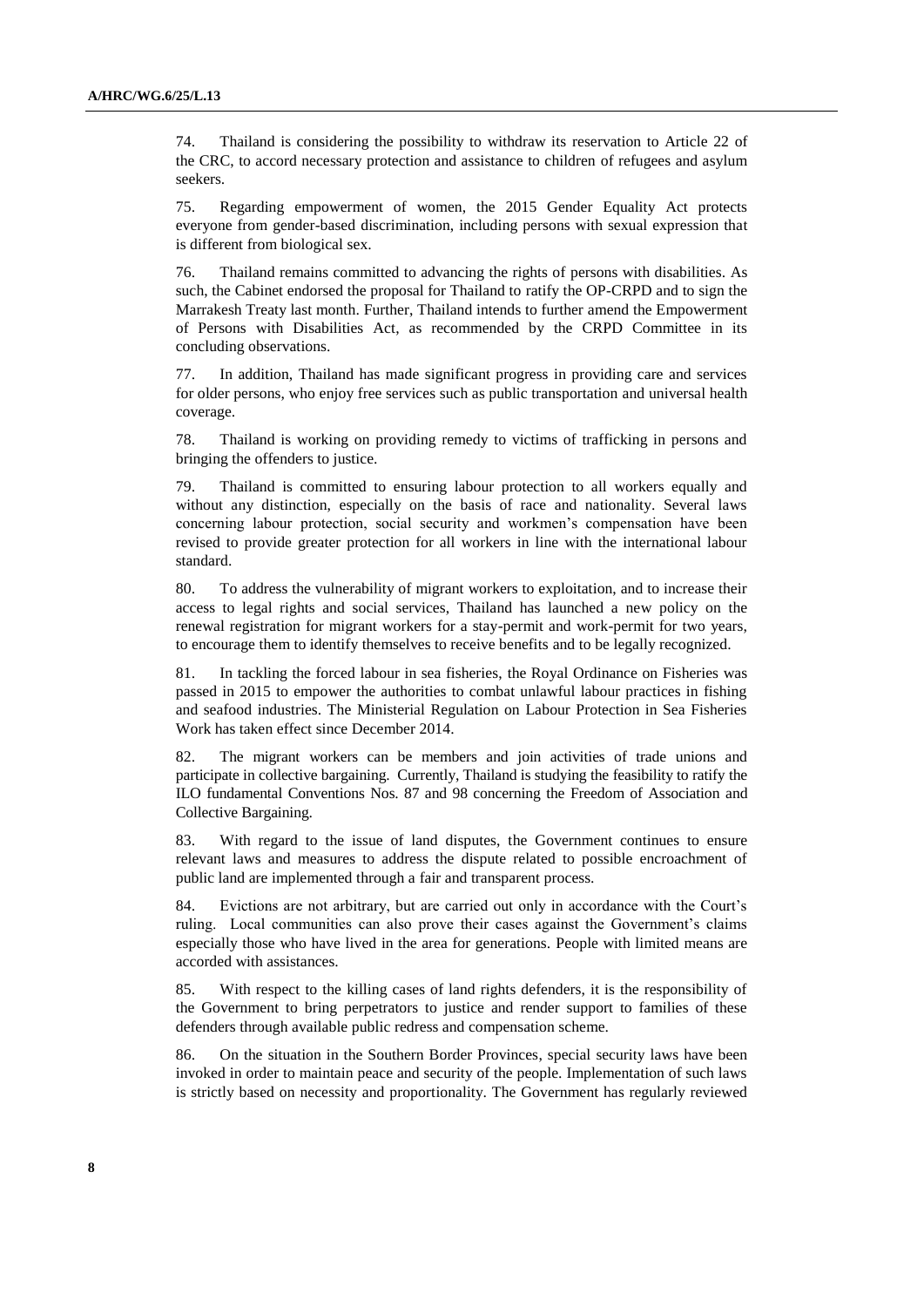the need and considered the possibility to reduce the use of these laws corresponding to the situation on the ground.

87. Oatar welcomed the adoption of the  $3<sup>rd</sup>$  National Human Rights Plan.

88. The Republic of Korea encouraged discussions on the draft Constitution, and stressed the importance of ensuring full respect for freedom of expression and other human rights.

89. Romania welcomed Thailand's commitment to solving the issues regarding human trafficking and forced labour, and emphasized the importance of implementing the  $3<sup>rd</sup>$ National Human Rights Plan.

90. Senegal welcomed Thailand's submission of an interim report, the  $3<sup>rd</sup>$  National Human Rights Plan, the Anti-Trafficking in Persons Act, and the Protection of Vulnerable Persons Act.

91. Sierra Leone welcomed the 3<sup>rd</sup> National Human Rights Plan and the Universal Health Coverage Scheme and the National Plan for Older Persons.

92. Singapore welcomed the  $3<sup>rd</sup>$  National Human Rights Plan, and Thailand's commitment to protecting persons in vulnerable situations.

93. Slovakia welcomed the Protection of Vulnerable Persons Act of and the amendment to the Criminal Code to criminalize child pornography while expressing concern about the death penalty applicable for various criminal offences.

94. Slovenia welcomed Thailand's commitment to mainstreaming human rights into the education system on different levels.95. South Africa highlighted the achievement of several MDGs.

96. Spain noted that some legal provisions could undermine freedom of expression.

97. The State of Palestine noted efforts in the health sector to ensure high quality healthcare, and welcomed improvement and prioritization of education.

98. The Sudan welcomed the amendment to Anti-trafficking in Persons Act, and the Justice Fund Act of 2015 to ensure that everyone has an equal access to justice.

99. Swaziland welcomed the commitment of the Government and civil society organizations to upholding, observing and ensuring the consistency of national laws with international human rights standards.

100. Sweden was concerned about increased restrictions to freedom of expression in connection with the constitutional referendum, encouraging full cooperation with the UN in Thailand, and follow-through on its standing invitation to special procedures.

101. Switzerland expressed concern about the interim constitution that does not adequately respect and protect human rights.

102. Timor-Leste remained concerned at the inclusion of the death penalty in the Anti-Corruption Law.

103. Togo noted Thailand's commitment to tackling social and economic inequalities.

104. Turkey was concerned about Thailand's record on the protection of the rights of migrants, especially women and children at detention facilities.

105. Uganda noted concerns about human trafficking, especially in illegal fishing activities, including forced labour, and child pornography.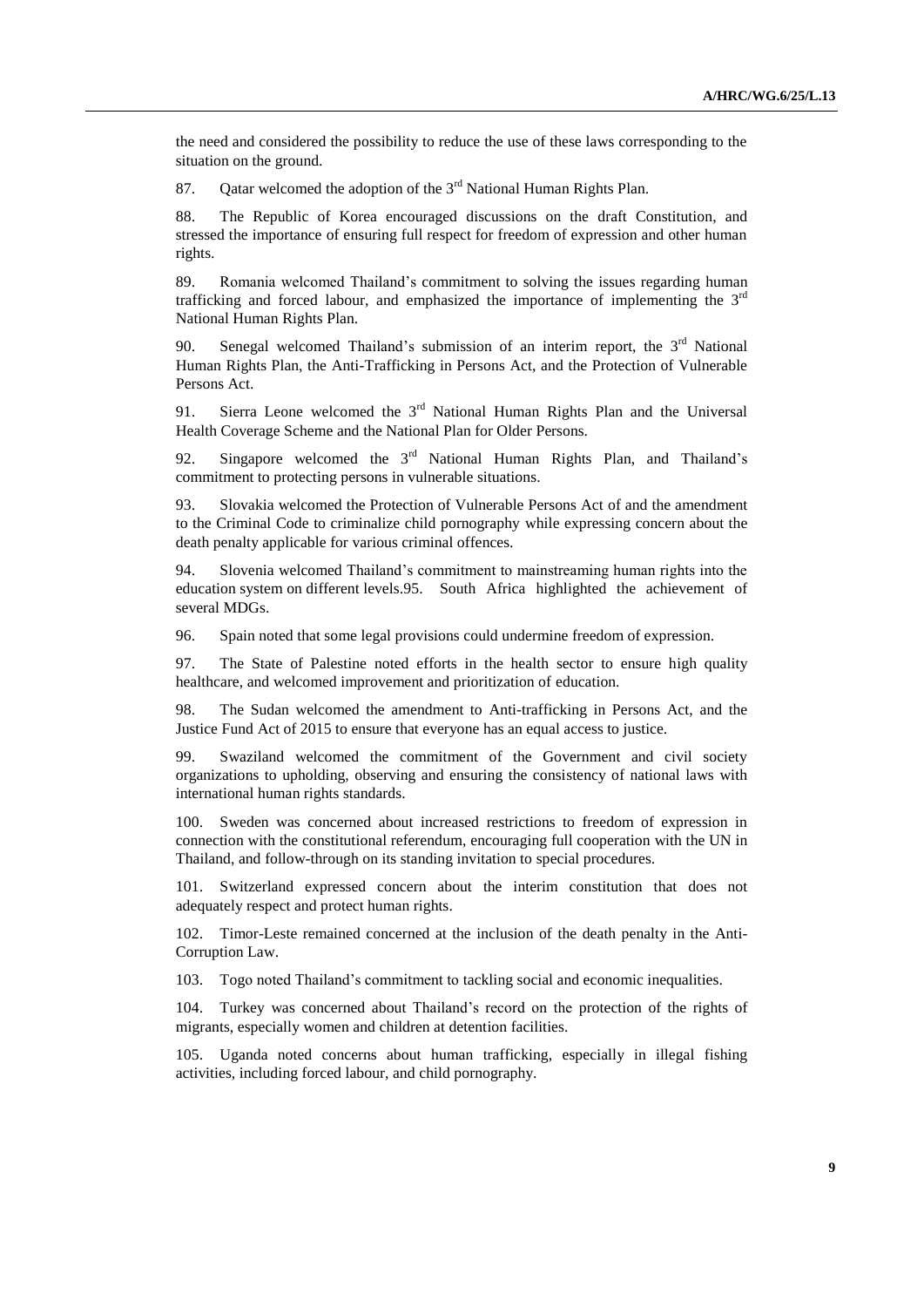106. The United Arab Emirates praised the achievement of several MDGs, steps to promote the rights of workers and persons with disabilities, and to protect children from child labour, and the Women's Development Plan.

107. The United Kingdom of Great Britain and Northern Ireland encouraged Thailand to actively engage with the UPR process and support its civil society.

108. The United States of America was concerned by restrictions on freedoms of expression and peaceful assembly, and the broad powers given to the military under Article 44 of the interim constitution, including expanded internal policing responsibilities.

109. Uruguay welcomed positive progress on torture and enforced disappearances.

110. The Bolivarian Republic of Venezuela welcomed the  $3<sup>rd</sup>$  National Human Rights Plan, the National Social and Economic Development Plan, and the allocation of more than 20 per cent of the national budget to education.

111. Viet Nam noted progress in poverty reduction, and the rights to work and health.

112. Yemen praised efforts to draft a new constitution.

113. Albania welcomed the ratification of the OP-CRC-IC and the  $3<sup>rd</sup>$  National Human Rights Plan.

114. Algeria welcomed the  $3<sup>rd</sup>$  National Human Rights Plan, and encouraged improving social protection of workers.

115. Argentina welcomed the progress in drafting a new constitution, and the actions aimed at promoting and protecting the rights of children.

116. A national referendum on the draft Constitution is scheduled on 7 August. Volunteers will be sent to disseminate the draft Constitution to enhance the public's understanding. Decision is entirely up to each Thai citizen. After the Constitution is adopted, relevant organic laws will be passed to pave way for general elections.

117. The Government has full respect for the right to freedom of expression and the right to assembly. However, given the political conflicts, some limitation are only in place to prevent further social divisiveness and political conflicts. The Government has no intention to impose restrictions to ordinary citizens who have well intention.

118. Section 44 of the Interim Constitution is invoked only under specific circumstances and has been used in a limited manner. Since its entry into force, the National Council for Peace and Order (NCPO) has exercised its power under this Section to maintain public order and to enhance bureaucratic efficiency where ordinary laws and regulations do not exist, such as in anti-human trafficking efforts, anti-drug policy, and civil aviation issues.

119. The purpose of NCPO Order No. 13/2559 is to enable military officers to render their assistance to the police to suppress organized crime such as extortion, human trafficking, child and labour abuse, gambling, and prostitution. This order does not deprive the right of defendants to file complaints against military officers in case of abuse of power.

120. The Thai Monarchy has always been the main pillar of the Thai Society. Section 112 of the Criminal Code gives protection to the rights or reputation of the King, the Queen and the Heir apparent or the Regent in a similar way libel law does for commoners. As with other criminal offences, proceedings on the lèse majéste cases are conducted in accordance with due legal process. The Computer Crime Act is under amendment to make clearer definitions in each section to prevent misinterpretation of the law.

121. Currently Thailand is hosting over 100,000 displaced persons from Myanmar and continues to host irregular migrants and asylum seekers from countries near and far.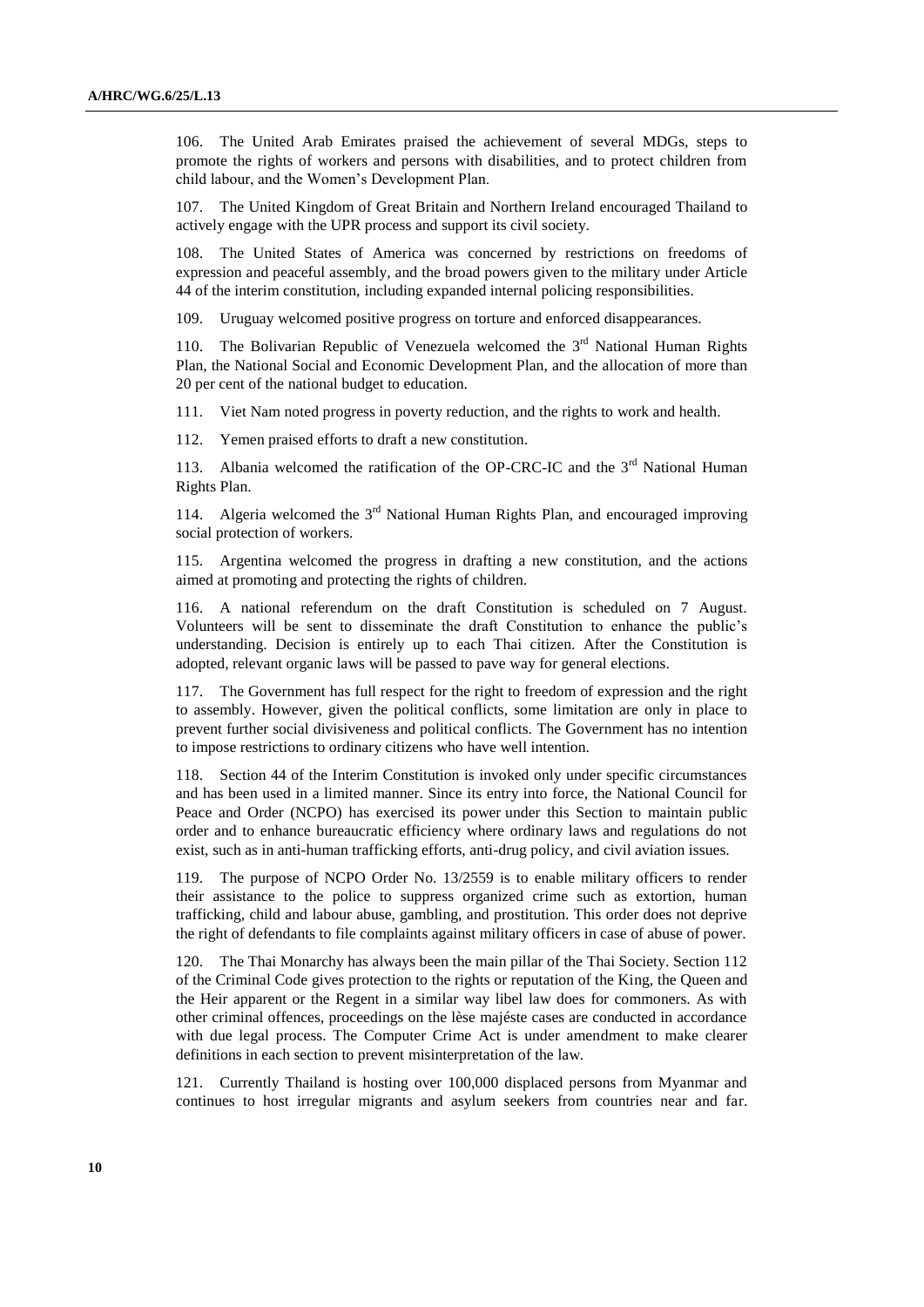Thailand has started its internal process to study on the possibility of setting up a screening mechanism to distinguish those with genuine protection needs from economic migrants.

122. The use of the military court is limited to serious offences, of which majority is the possession or the use of heavy firearms. The judges are equipped with similar knowledge and experiences, including human rights, and the defendants are entitled to same set of rights as in ordinary court. This is to ensure the right to fair trial in the judicial proceeding during this political transition of the country.

123. Thailand started providing basic education to every child regardless of nationalities and legal statuses in 2005. Since then, every school in Thailand must allow migrant children both legal and illegal, unregistered children and stateless children to enroll in Thai school with no cost to enjoy the right to education equally to Thai children.

124. The Ministry of Education has placed high priority to instill human rights concept to children, particularly in primary and secondary levels. In the curriculum, there exists a separate subject on civic education, which includes rights and responsibilities of Thai citizens. Capacity building is also provided to teachers.

125. Australia encouraged continued effort to reduce impunity and protect the rights of victims and vulnerable communities. Australia was concerned about limitations on freedom of expression and assembly, extension of law enforcement powers to military personnel and using military courts to try civilians.

126. Austria was concerned about the special powers of the NCPO that limit human rights and the rule of law, the minimum age of criminal responsibility, and the safety of journalists.

127. Azerbaijan welcomed strengthening of the normative and institutional framework for human rights protection, especially on gender equality, anti-human trafficking, access to justice, anti-corruption and protection of vulnerable persons.

128. Bahrain welcomed increased awareness-raising and respect of human rights.

129. Bangladesh noted Thailand's challenges, including a middle-income trap, widening inequality and unfair distribution of income.

130. Belgium was concerned about the situation of fundamental freedoms and the precarious situation of human rights defenders.

131. Bhutan welcomed the National Economic and Social Development Plans and the Sufficiency Economy.

132. The Plurinational State of Bolivia acknowledged the achievements made since the first UPR.

133. Botswana noted the Gender Equality Act, the amendments to the 2008 Anti-Trafficking in Persons Act and to the Criminal Code to criminalize child pornography.

134. While appreciating the Gender Equality Act and anti-human trafficking efforts, Brazil expressed concern about the NCPO orders, the lèse-majéste law, the Public Assembly Law, and the expansion of the death penalty.

135. Brunei Darussalam welcomed the Protection of Vulnerable Persons Act, and the allocation of more than 20 per cent of the national budget for education.

136. Cambodia appreciated achievements in economic development and poverty eradication, and the rights to work, health, and education, the protection of vulnerable groups, and the prevention of human trafficking.

137. Canada made recommendations.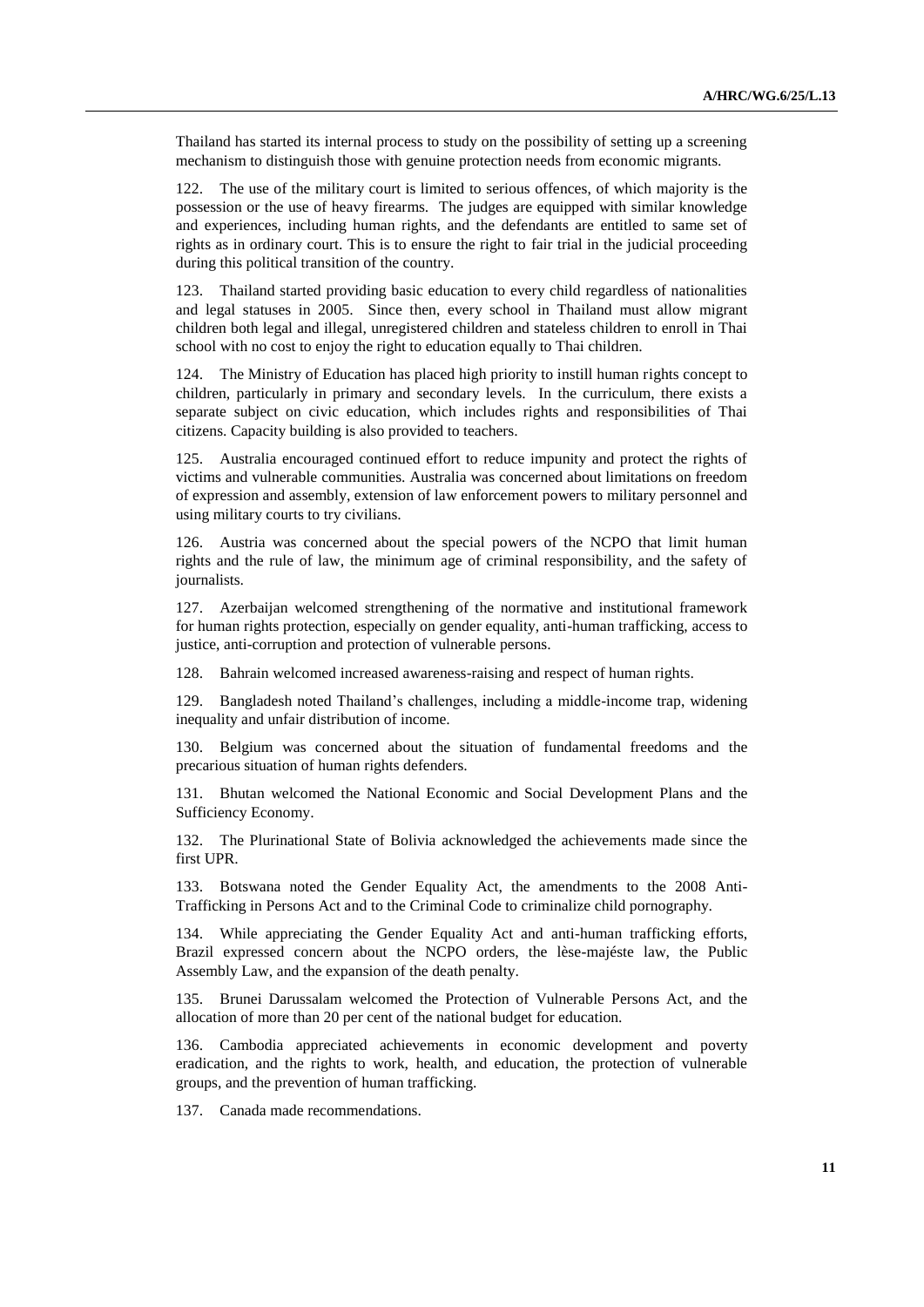138. Chad welcomed legislative and policy measures for human rights promotion and protection, and cooperation with international human rights mechanisms.

139. Chile welcomed the Gender Equality Act, the Protection of Vulnerable Persons Act, and the amendment to the Penal Code to criminalize child pornography.

140. China appreciated Thailand's investment in health and education, and measures to protect children, women, the elderly and migrant workers.

141. Colombia welcomed the  $3<sup>rd</sup>$  National Human Rights Plan.

142. The Congo appreciated the high importance attached to the protection of human rights and combating socio-economic inequalities.

143. Costa Rica was concerned that an elected government was deposed by the military. It also expressed concern about the trial of civilians in military courts, and the indefinite application of state of emergency laws.

144. France welcomed the signing of the ICPPED.

145. Sri Lanka noted the drafting of a new constitution, and the sustained progress in achieving most MDGs.

146. Nepal noted the *de facto* moratorium on the death penalty in place since 2009, and the 3rd National Human Rights Plan that aims to abolish it. It also praised Thailand's consistent progress in socio-economic development.

147. Myanmar welcomed measures to improve the social welfare services for all workers, including migrant and foreign workers.

148. Armenia appreciated the steps taken to ensure access to healthcare services, and to reduce maternal and infant mortality rates.

149. A draft Act on Prevention and Suppression of Torture and Enforced Disappearance will set up the specific offence of torture and enforced disappearance, based on the definitions stipulated in the CAT and ICPPED, with the criminal punishment dependent upon the grave nature of crime. The Act also creates measures to facilitate an effective investigation as well as enhance remedial measures such as financial assistance and physical and psychological remedy for the victims.

150. Thailand has been working closely with various international organizations and civil society to raise awareness on the OP-CAT among the concerned agencies in order to prepare them to be ready to implement it in an effective manner. Currently, the Ministry of Justice plans to submit for Cabinet's consideration to ratify the OP-CAT.

151. Thailand is aware of its duty to ensure that human rights defenders and lawyers can carry out their work in a safe and enabling environment. The adoption of the draft Act on Prevention and Suppression of Torture and Enforced Disappearance combined with the Ratification of ICCPED will strengthen the protection of human rights defenders.

152. The Ministry of Justice started studying the possibility of abolishing the death penalty five years ago. The country's intention was reaffirmed in the Third National Human Rights Plan. Despite different public sentiment, the Ministry of Justice continues efforts to seek the possibility to abolish the death penalty.

153. On combatting child sex tourism, the Department of Tourism, the Ministry of Tourism and Sports and UNODC continues to implement the 2nd Phase of its PROJECT CHILDHOOD: Enhancing law enforcement capacity for national and transnational action to identify and effectively act upon travelling child-sex offenders in Thailand.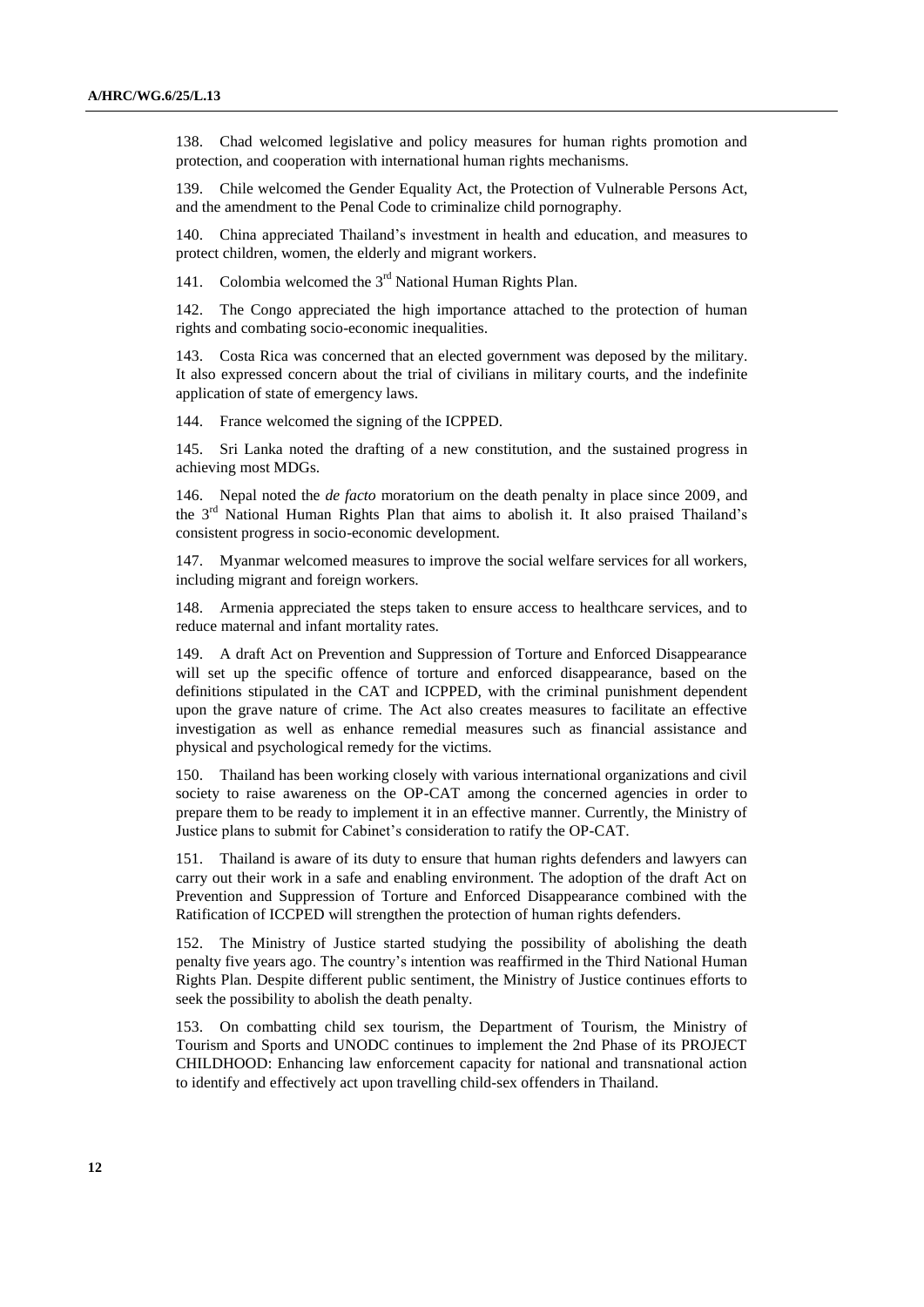154. With regard to child, early and forced marriage, the minimum age allowed for entering into marriage under the Civil and Commercial Code is 17 years old, or lower, if permitted by a court decision. For those under 20 years of age, consent of the parents is needed.

155. The right to preserve cultural heritage was made concrete as Thailand is becoming party to the UNESCO Intangible Cultural Heritage Convention.

156. A number of primary schools offering nine years of compulsory education located in the border and marginalized areas have been given special assistance by the Ministry of Education to provide multilingual teaching to ethnic children speaking non-Thai languages.

157. Thailand will take a realistic approach and make sure that the recommendations it decides to accept correspond with its capacity to implement them. The Government is determined to work closely with all stakeholders in the follow-up stage. It also intends to raise awareness of the review outcome and the recommendations to be accepted to the wider public.

## **II. Conclusions and/or recommendations**

**158. The recommendations formulated during the interactive dialogue/listed below have been examined by Thailand and enjoy the support of Thailand:**

158.1. **Continue to consider ratification of international instruments (Pakistan);**

158.2. **Continue its accession to the core international human rights instruments (Azerbaijan);**

158.3. **Continue the efforts undertaken for the ratification of international human rights instruments and for the harmonization of the national legislation (Djibouti);**

158.4. **Withdraw its interpretative declaration on the ICERD and its reservation to article 4 (South Africa);**

158.5. **Ratify the Optional Protocol to the International Covenant on Economic, Social and Cultural Rights (Portugal);** 

158.6. **Ratify the Optional Protocol to the International Covenant on Civil and Political Rights (OP1-ICCPR) (Austria) (Poland);**

158.7. **Consider the ratification of the Optional Protocol to the [Convention](http://www.ohchr.org/EN/ProfessionalInterest/Pages/CAT.aspx)  [against Torture and Other Cruel, Inhuman or Degrading Treatment or](http://www.ohchr.org/EN/ProfessionalInterest/Pages/CAT.aspx)  [Punishment \(](http://www.ohchr.org/EN/ProfessionalInterest/Pages/CAT.aspx)OP-CAT) (Georgia) (Kazakhstan);**

158.8. **Speed up the study on the possibility of ratifying the OP-CAT (Mozambique);**

158.9. **Sign and ratify the OP-CAT (Honduras);**

158.10. **Ratify the OP-CAT (Austria; France; Guatemala; Montenegro; Poland; Portugal; Turkey; Uruguay); Early ratification of the OP-CAT (Norway);**

<sup>\*\*</sup> The conclusions and recommendations have not been edited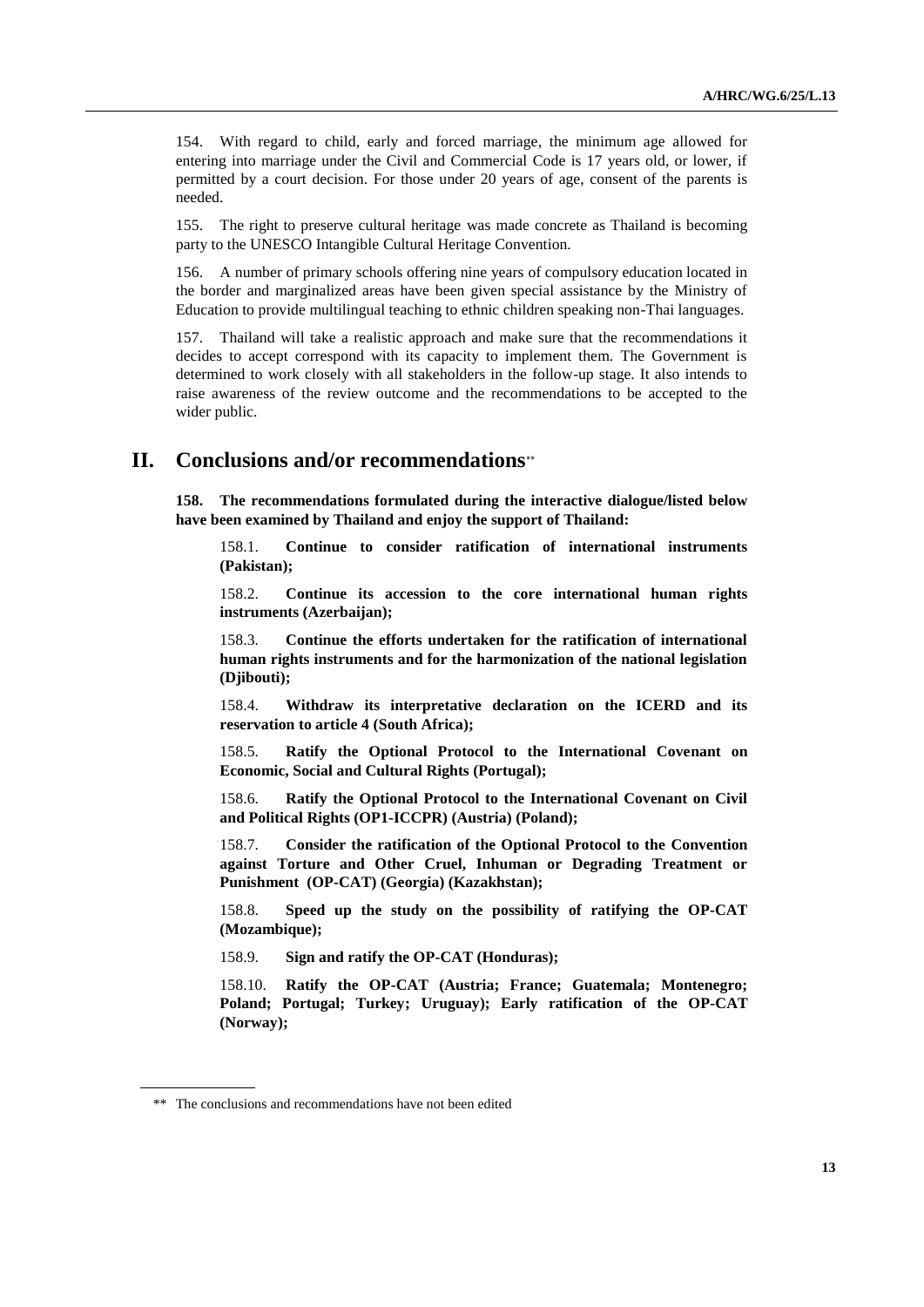158.11. **Ensure that the UN Convention against Torture is fully implemented into the national legislation (Romania);**

158.12. **Reform penal laws to define torture in accordance with article 1 of the CAT and declare its non-derogable nature (Spain);**

158.13. **Ratify the OP-CAT and establish a national preventive mechanism accordingly (Czech Republic); Ratify the OP-CAT and establish an independent, effective and well-resourced National Preventive Mechanism (Denmark); Ratify the OP-CAT and set up a national preventive mechanism to prevent torture (Morocco);**

158.14. **Consider ratifying the International Convention on the Rights of All Migrant Workers and Members of Their Families (ICRMW) (Egypt) (Philippines);**

158.15. **Continue efforts to strengthen legal framework, including considering ratification of ICRMW (Indonesia);**

158.16. **Take the necessary measures for the ratification of the International Convention for the Protection of All Persons from Enforced Disappearance (ICPPED) (Japan);**

158.17. **Expedite the ratification of the ICPPED signed in 2012 (Kazakhstan); Accelerate the process of ratifying the ICPPED (Togo);**

158.18. **Ratify the ICPPED (Argentina) (Austria) (France) (Panama) (Slovakia) Ratify and accede to ICPPED (Sierra Leone); Immediately ratify the ICPPED (Belgium);**

158.19. **Ratify the ICPPED and pass national law criminalizing enforced disappearance and torture and recognizing the rights of victims (New Zealand);**

158.20. **Criminalize in national legislation enforced disappearance in conformity with international standards and ratify the ICPPED (Uruguay);**

158.21. **Consider ratifying the 1951 Convention relating to the Status of Refugees (Kazakhstan);**

158.22. **Ensure that human rights defenders in Thailand are treated in accordance with the UN General Assembly Declaration on Human Rights Defenders (New Zealand);**

158.23. **Give priority to the implementation of the Palermo Protocol and the prosecution of persons benefiting from human trafficking (Norway);**

158.24. **Ratify the Protocol to Prevent, Suppress and Punish Trafficking in Persons (Uganda);**

158.25. **Ratify the ILO Convention on Work in Fishing (Romania);**

158.26. **Incorporate key human rights principles in the new constitution in line with the obligations of Thailand under international human rights law (Uganda);**

158.27. **Ensure that the constitutional framework is in compliance with its international obligations, in particular under the ICCPR (Switzerland);**

158.28. **Continue to consider protection and promotion of human rights in the new constitution (Pakistan);**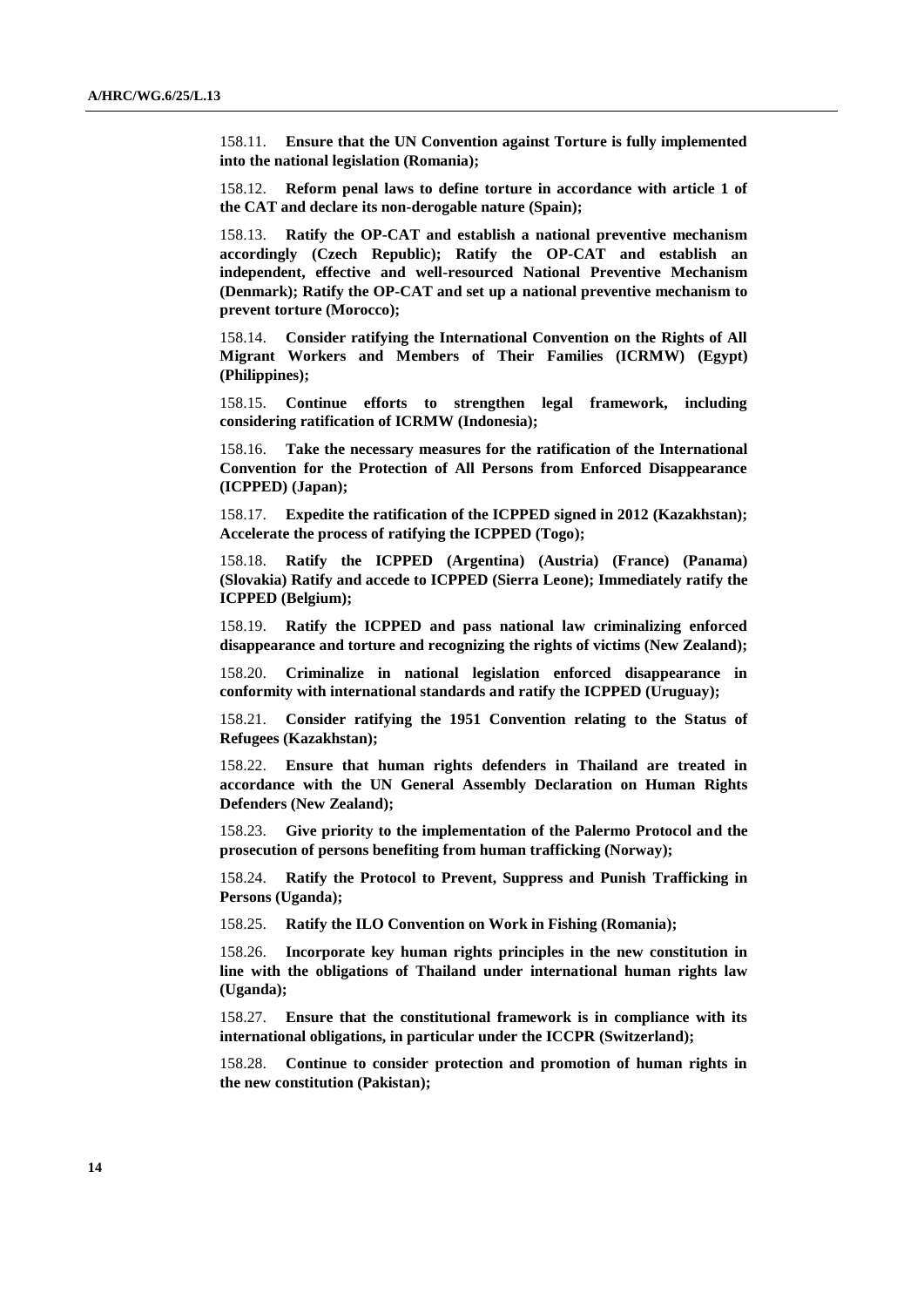158.29. **Encourage public debate on the draft Constitution (Republic of Korea);**

158.30. **Adopt a definition of torture which is fully in compliance with article 1 of the CAT; its inclusion as a specific crime in Thailand's legislation; and undertake prompt, thorough and impartial investigation of all allegations of torture and ill-treatment (Slovakia);**

158.31. **Continue to provide adequate human and financial resources to fully implement its domestic laws protective of women's rights (Philippines);**

158.32. **Accelerate the adoption process of the Law on the Prevention and Punishment of Torture and Enforced Disappearances (Congo);**

158.33. **Enact the Prevention and Suppression of Torture and Enforced Disappearance Bill to criminalize torture in accordance with the Convention against Torture and Other Cruel, Inhuman or Degrading Treatment or Punishment (Canada);** 

158.34. **Update the 1936 Law on Prisons and include provisions on alternative sanctions in order to decongest prisons (Morocco);**

158.35. **Amend the Prison Act of 1936 with a view to a suitable reform of the Thai penitentiary system (Congo);** 

158.36. **Accelerate its efforts to achieve remaining MDG targets, as well as achieve the SDGs (Azerbaijan);**

158.37. **Establish strategies and allocate resources aimed at achievement of SDGs, especially those related to poverty eradication, equal access to resources, rights to education and health care and rights of the vulnerable groups (Viet Nam);**

158.38. **Take further steps to ensure that the National Human Rights Institution is in conformity with the Paris Principles (Egypt);**

158.39. **Adopt appropriate measures of a legislative and political nature, including allocation of financial resources, in order to align its national human rights institution with the Paris Principles (Honduras);**

158.40. **Continue support the work of the National Human Rights Commission in line with the Paris Principles (Indonesia);**

158.41. **Ensure the independence of the National Human Rights Commission (Paraguay);**

158.42. **Ensure that the National Human Rights Commission of Thailand is an independent institution and functions in full compliance with the Paris Principles (Poland);**

158.43. **Introduce legal changes to ensure that its National Human Rights Commission is fully compliant with the Paris Principles (New Zealand);**

158.44. **Provide the National Human Rights Commission with all the necessary resources in order to guarantee that it is fully compliant with the Paris Principles (Portugal);**

158.45. **Improve the functioning of the National Commission of Human Rights to regain its A status (Senegal);**

158.46. **Reform its National Human Rights Commission to regain its A status and promote and protect human rights (Australia);**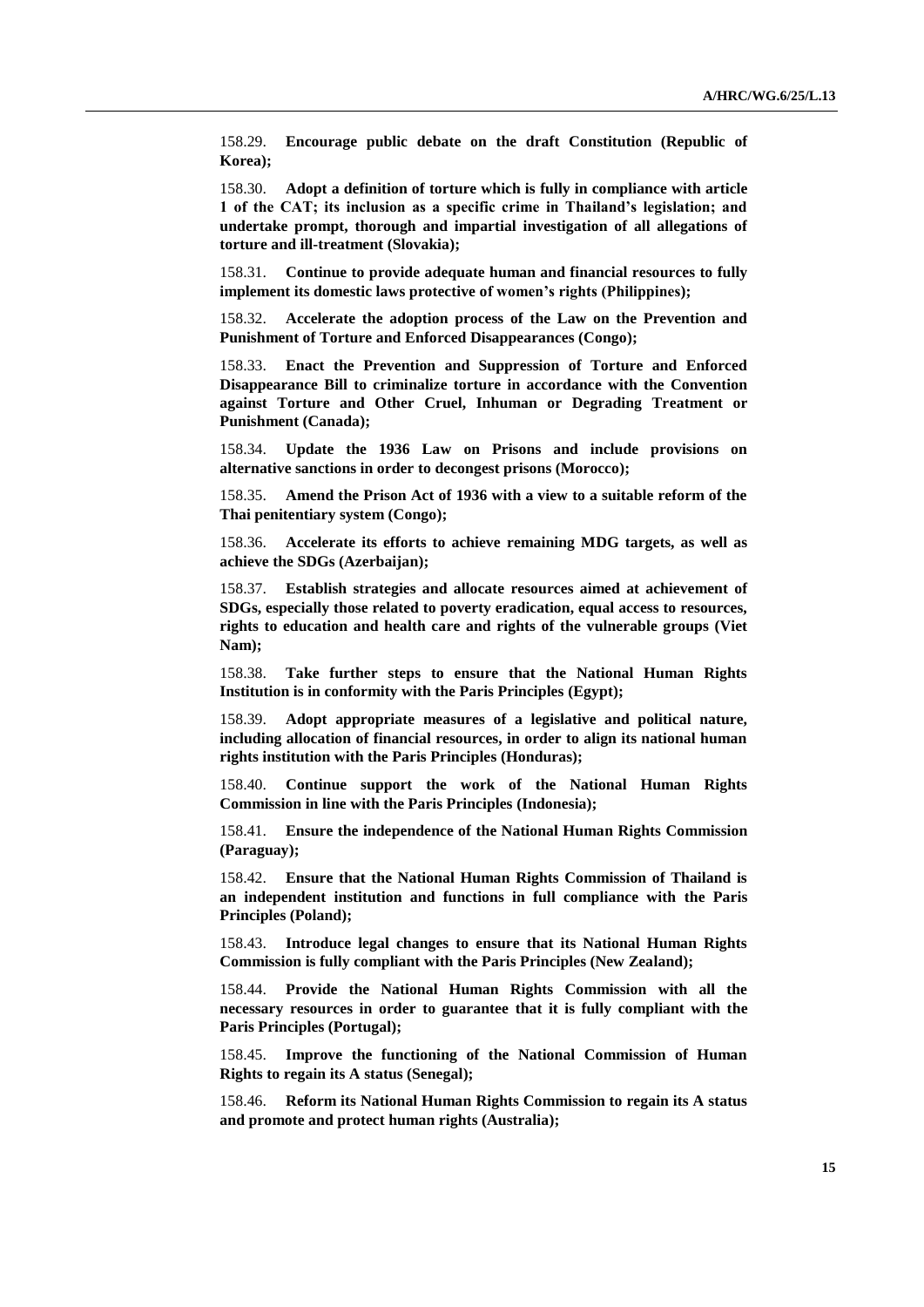158.47. **Strengthen the National Commission of Human Rights in accordance with the Paris Principles (France);**

158.48. **Continue efforts to strengthen national human rights institutions and mechanisms (Nepal);**

158.49. **Develop, enact and implement a national action plan on business and human rights in order to implement the UN guiding Principles on Business and Human Rights (Sweden);**

158.50. **Further expand human rights education and training programmes (Armenia);**

158.51. **Continue implementing the Human Rights Plan of Action and continue training officials on aspects of the Plan (Fiji);**

158.52. **Continue to implement the programmes and policies enunciated in the National Human Rights Plan (Philippines);**

158.53. **Implement the third National Human Rights Action Plan (2014-2018) (Senegal);**

158.54. **Strengthen the implementation of the third National Human Rights Plan of Action by all relevant Government agencies (Cambodia);**

158.55. **Continue its efforts aimed at strengthening the development of children and youth (Kuwait);**

158.56. **Ensure birth registration for all children born on its territory, especially those who are not registered due to the economic status of their parents, ethnicity and immigration status (Namibia);**

158.57. **Further strengthen efforts towards birth registration for all, with a view to effectively reaching out to disadvantaged and vulnerable groups (Turkey);**

158.58. **Establish a special unit for the protection of children's rights (Uganda);**

158.59. **Redouble Government's commitment to raising awareness amongst officials and the public at large about human rights and the process of the Universal Periodic Review (Cuba);**

158.60. **Engage civil society in the follow-up implementation process of the UPR recommendations (Poland);**

158.61. **Continue its active engagement with the human rights mechanisms of UN for the promotion and protection of human rights (Azerbaijan);**

158.62. **Advance women's empowerment, and greater representation of women in all sectors (Lao People's Democratic Republic);**

158.63. **Effectively implement the Protection of Vulnerable Persons Act to ensure better protection for its vulnerable population (Brunei Darussalam);** 

158.64. **Effectively implement the Gender Equality Act of 2015 (South Africa);**

158.65. **Promote a culture of equality through the equal participation of all members of the society and, in particular the participation of women in rural areas (Djibouti);**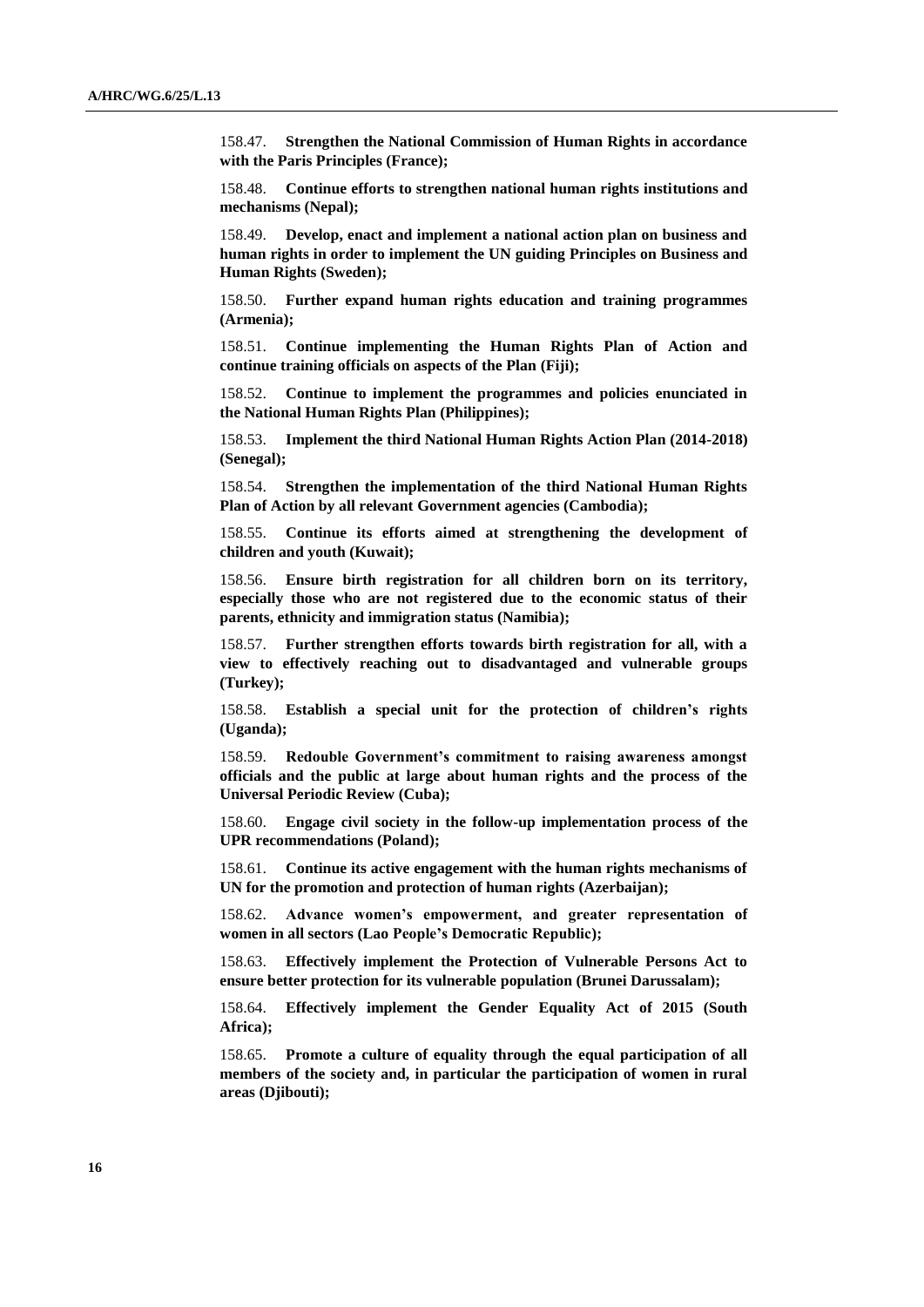158.66. **Prevent discrimination in all cases without taking consideration of grounds such as religious beliefs or national security (Spain);**

158.67. **Continue to undertake efforts to narrow the income gap within its society and improve good governance in pursuit of a comprehensive socioeconomic advancement (Malaysia);**

158.68. **Continue to adopt gender-responsive policies and programmes to cultivate a conducive environment for women's development and empowerment (Malaysia);**

158.69. **Continue its efforts to eliminate discrimination against women (Bangladesh);<sup>1</sup>**

158.70. **Improve access to health, education and social welfare for vulnerable groups, including for those in rural areas, ethnic minorities, women, migrants and refugees (Japan);**

158.71. **Continue to strengthen measures to effectively reduce discrimination and all forms of violence against women (Chile);**

158.72. **Review the imposition of death penalty for offences related to drug trafficking (Slovenia);**

158.73. **Reconsider the abolition of the death penalty as a sentence for various crimes (Ecuador);**

158.74. **Take steps towards abolishing the death penalty (Georgia);**

158.75. **Take measures to abolish the death penalty (Madagascar); Take measures aimed at abolishing the death penalty (Togo); Take concrete steps towards abolishing the death penalty (Brazil);**

158.76. **Promptly investigate and prosecute all allegations of torture and extrajudicial killings (New Zealand);** 

158.77. **Define and legally classify enforced disappearance (Spain);**

158.78. **Accelerate the approval of the bill submitted to the Council of Ministers on prevention of enforced disappearances and repression of torture (Chile);**

158.79. **Make efforts to address the issue of enforced disappearance, such as ensuring accountability (Republic of Korea);**

158.80. **Establish a policy that allows to decrease the high levels of overcrowding conditions in detention centres (Paraguay);**

158.81. **Continue to work at the provincial level to execute memoranda of understanding to combat violence against women and children (Fiji);**

158.82. **Establish an effective policy and legal framework to prevent and contrast all forms of discrimination and violence against women, including domestic violence, in order to ensure that women victims of violence receive adequate support and offenders are brought to justice (Italy);**

<sup>&</sup>lt;sup>1</sup> The statement as read during the interactive dialogue is as follows: "Continue its efforts to eliminate discrimination."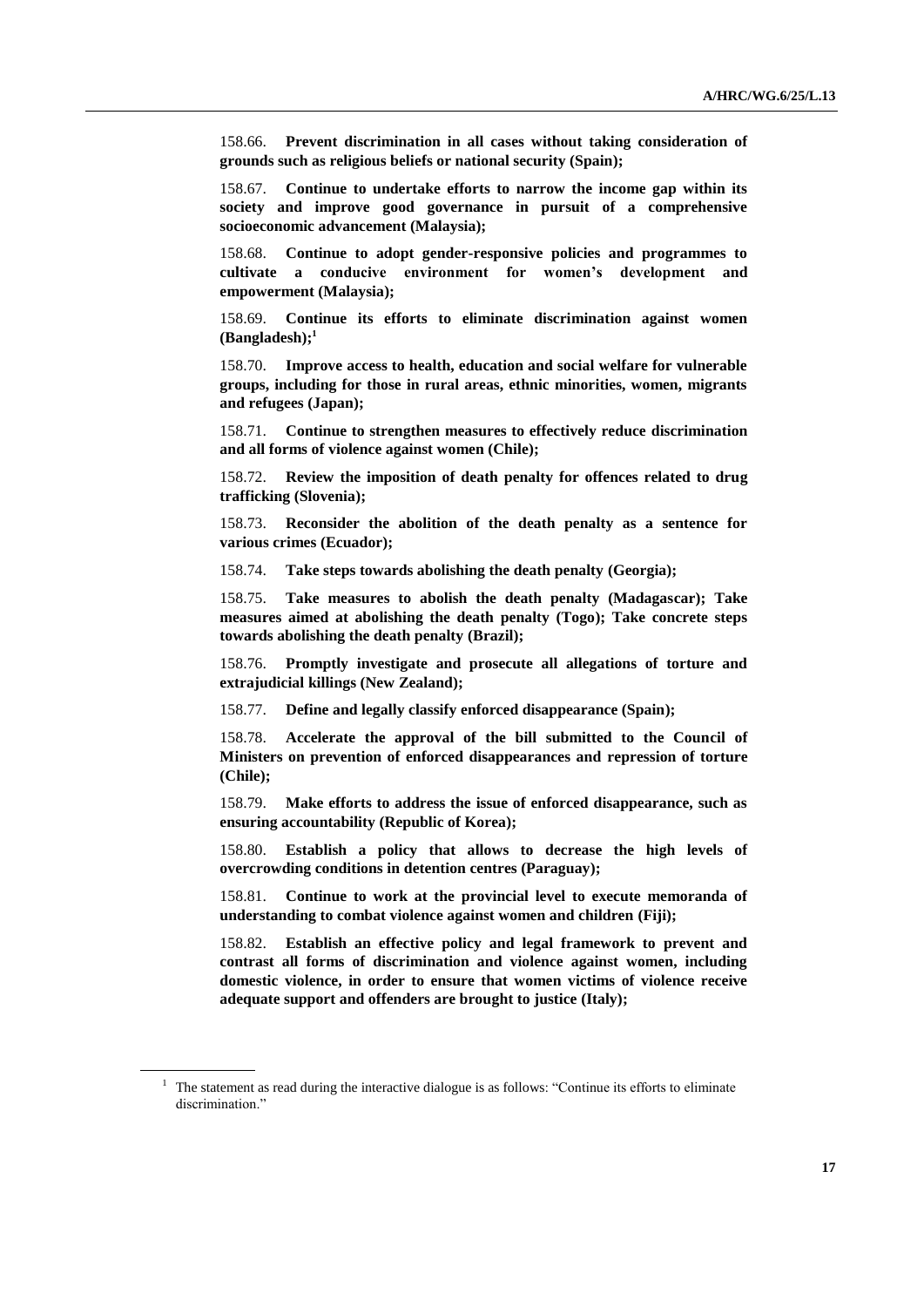158.83. **Step up efforts to effectively combat violence against women and children (Kazakhstan);**

158.84. **Intensify efforts to promote policies in the area of prevention, sanction and eradication of all forms of violence against women, including measures aimed at promoting their rights regardless of its religion, race, sexual identity or social condition (Mexico);**

158.85. **Continue its efforts to implement the policies and strategies for the Prevention and Responses to Violence against Children and Youth (Sudan);**

158.86. **Ensure effective implementation of recent measures to prevent and contrast violence against children, both online and offline (Italy);**

158.87. **Take concrete measures to eliminate child labour and child sex tourism (Kyrgyzstan);**

158.88. **Take concrete measures to combat child sex tourism (Maldives);**

158.89. **Guarantee effective implementation of regulation to eliminate abusive child labour practices, including measures to ensure that children remain in the educational system (Mexico);**

158.90. **Adopt concrete measures to eradicate child labour, abuse and sexual exploitation of children, including its involvement in sexual tourism (Panama);**

158.91. **Continue to mitigate and address issues concerning the worst forms of child labour and provide appropriate rehabilitation for the victims (Malaysia);**

158.92. **Effectively implement its Policies and Strategies for the Prevention and Responses to Violence against Children and Youth (2015-2021) to prevent and curb violence against children, including at the provincial level (Singapore);**

158.93. **Multiply efforts to combat child sex tourism, especially by adopting a comprehensive regulatory framework (Turkey);**

158.94. **Take necessary measures to better combat sexual exploitation of children (Algeria);**

158.95. **Take further legal proceedings to prevent violence against children, young people and tackle it, and intensify efforts to address child labour (Bahrain);**

158.96. **Continue to step up its protection of children's rights and eliminate child labour (China);**

158.97. **Step up the fight against child pornography to better protect children (Congo);**

158.98. **Continue its efforts to eradicate child sex tourism including through strengthening the relevant penal legislative frameworks (Egypt);**

158.99. **Continue in its efforts to prevent, punish and eradicate forced labour, labour exploitation, including the issue of trafficking in persons, particularly for women and children who are involved in cases of sex tourism and pornography (Ecuador);**

158.100. **Continue to strengthen the works towards preventing and combatting child pornography and human trafficking, as well as implement assistance programmes for victims (Argentina);**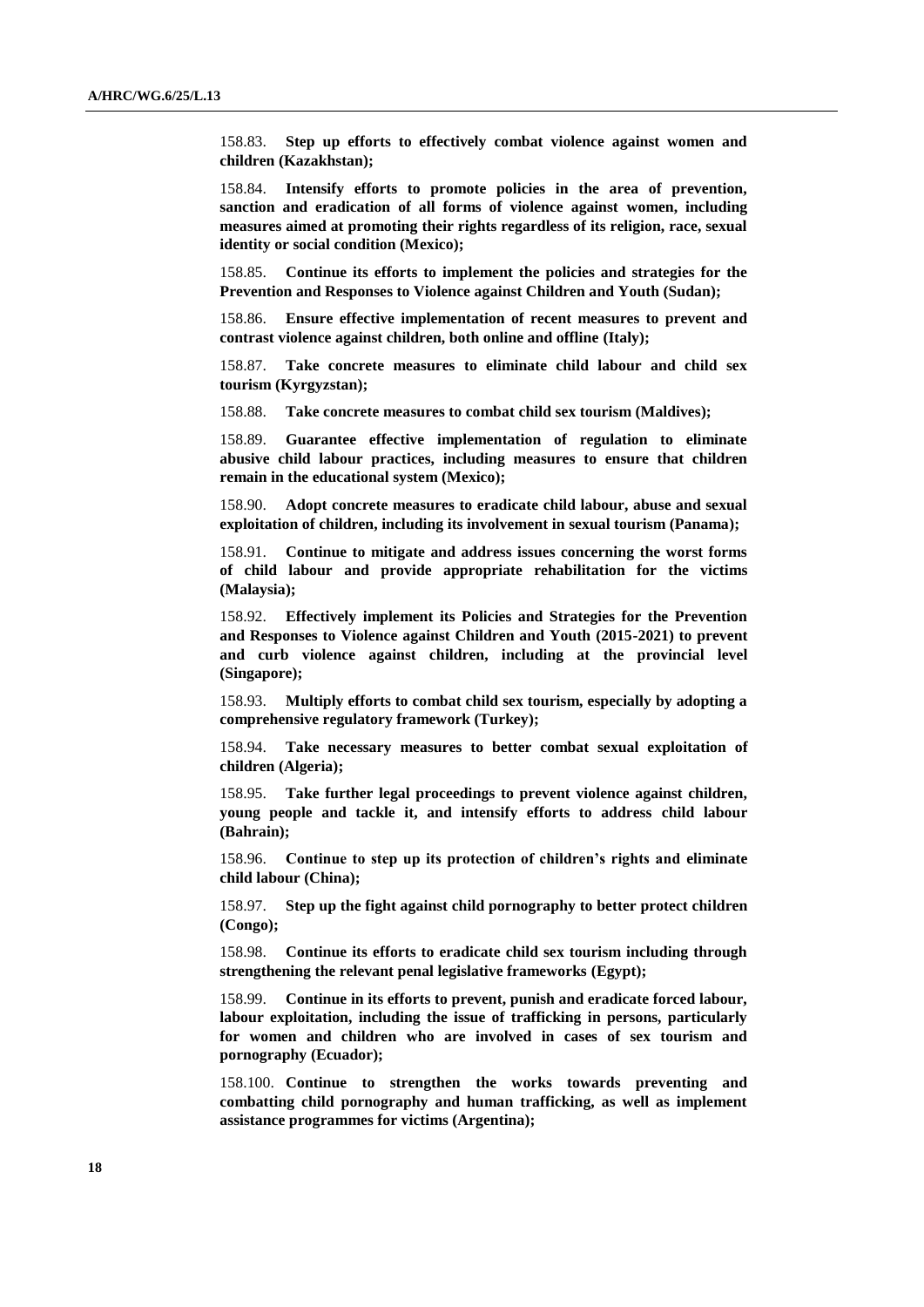158.101. **Strengthen Government measures to eradicate forced labour, especially to prevent either child or enforced labour in the specific sectors of fishing and canning companies, as well as to ensure that employers violating labour rights are duly prosecuted (Albania);**

158.102. **Take concrete measures to eradicate child labour, and ensure boys and girls primary and secondary school completion (Kazakhstan);**

158.103. **Carry out measures to prohibit corporal punishment of children in all settings, including the home (Bolivia (Plurinational State of));**

158.104. **Prohibit corporal punishment of children in all settings (Slovenia);**

158.105. **Adopt legislation prohibiting corporal punishment of children in all settings (Madagascar);**

158.106. **Explicitly prohibit in law any form of corporal punishment or other cruel or degrading punishment of children in all settings (Sweden);**

158.107. **Criminalize the recruitment and participation of children in armed forces and non-state armed groups (Panama);**

158.108. **Ensure that Section 4 and Section 6 of the Trafficking Victims Protection Act 2008, specifically defining the term "wrongful exploitation", comply with Article 3 of the Protocol to Prevent, Suppress and Punish Trafficking in Persons, especially Women and Children, and increase the role of labour inspectors in identifying victims of human trafficking and prevent abusive working conditions, in line with the recommendations made by the 2012 report of the Special Rapporteur on trafficking in persons, especially women and children (Greece);**

158.109. **Adopt suitable measures and mechanisms, including the allocation of financial resources to prevent and combat effectively trafficking in persons (Honduras);**

158.110. **Continue efforts to combat Illegal, Unreported, Unregulated fishing, including illegal labour in the fisheries sector, taking into account its human rights and extraterritorial dimensions (Indonesia);**

158.111. **Further intensify its efforts to combat human trafficking and ensure protection to victims of human trafficking (Iran (Islamic Republic of));**

158.112. **Redouble efforts to combat trafficking in persons and smuggling of migrants (Panama);**

158.113. **Take all necessary legislative and enforcement measures to eradicate trafficking rings and prosecute perpetrators (Singapore);**

158.114. **Strengthen measures to prevent and protect from trafficking in persons (Algeria);**

158.115. **Redouble efforts to combat forced labour and sexual trafficking (Bolivia (Plurinational State of));**

158.116. **Reinforce the fight against human trafficking (France);**

158.117. **Step up efforts and legislation to combat human trafficking (Lebanon);**

158.118. **Re-enforce all laws related to combatting human trafficking (Libya);**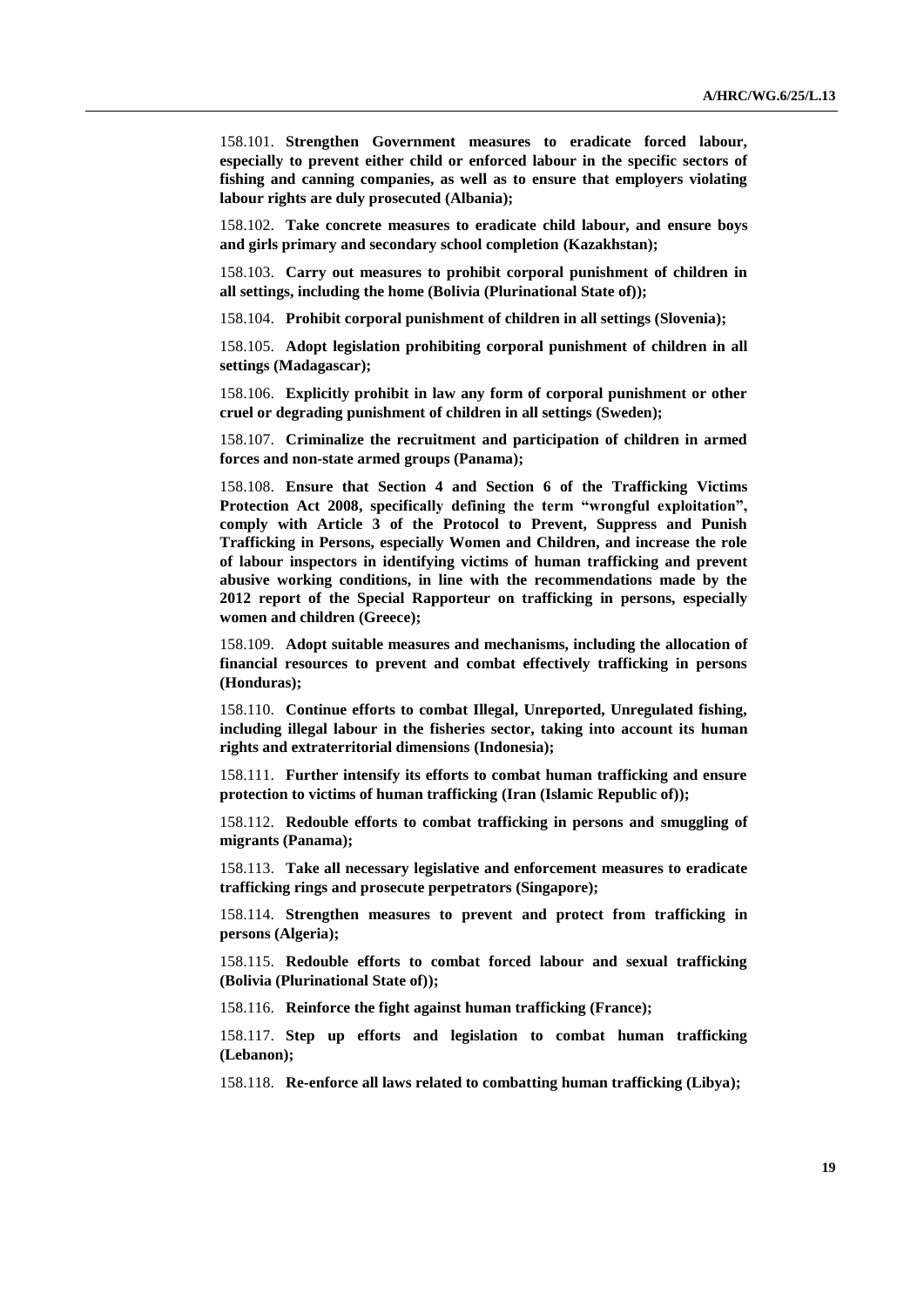158.119. **Protect the human rights defenders and investigate any reported cases of intimidation, harassment and attacks against them (Luxembourg);**

158.120. **Stop all forms of harassment and intimidation of human rights defenders and effectively implement measures aimed at preventing violence and crimes against them (Czech Republic);**

158.121. **Investigate and ensure justice to all reported cases of intimidation, harassment and attacks of human rights defenders and journalists (Botswana);**

158.122. **That all alleged attacks on human rights defenders are promptly and thoroughly investigated, and that perpetrators are held accountable (Norway);**

158.123. **Ensure that the rights of the human rights defenders are properly respected and perpetrators are brought to justice (Romania);**

158.124. **Ensure that impartial, independent and transparent investigations into all allegations of human rights violations by security forces are conducted, in particular in the South of the country, and that those responsible are brought to justice (Switzerland);**

158.125. **Raise the age of criminal responsibility to 12 or above (Sierra Leone);**

158.126. **Increase the minimum age of criminal responsibility in line with internationally accepted norms, and ensure that children who are deprived of their liberty are separated from adult prisoners (Uruguay);**

158.127. **Raise the minimum age of criminal responsibility (Chile);**

158.128. **Bring the age of criminal responsibility of minors to 12 years (France);**

158.129. **Ensure that the minimum age of marriage is 18 for both boys and girls (Sierra Leone);**

158.130. **Ensure that the right to freedom of expression is fully respected and its exercise facilitated, including with respect to the drafting and adopting of the new Constitution (Czech Republic);**

158.131. **Respect fully press freedom and freedom of expression in accordance with international law (Guatemala);**

158.132. **Further improve its human rights situation, including by ensuring civil and political rights such as freedom of expression and political activities (Japan);**

158.133. **Enhance the rights of expression and opinion (Lebanon);**

158.134. **Fully respect freedom of press and expression (Republic of Korea);**

158.135. **Bring national legislation on freedom of expression in compliance with international law (Albania);**

158.136. **Adopt rules and programmes to ensure freedom of expression and opinion (Chile);**

158.137. **Ensure the protection of freedom of opinion and expression (France);**

158.138. **Guarantee the rights to freedom of expression and assembly and ensure an inclusive debate among all stakeholders with regard to the upcoming referendum and the enactment of a new constitution (Austria);**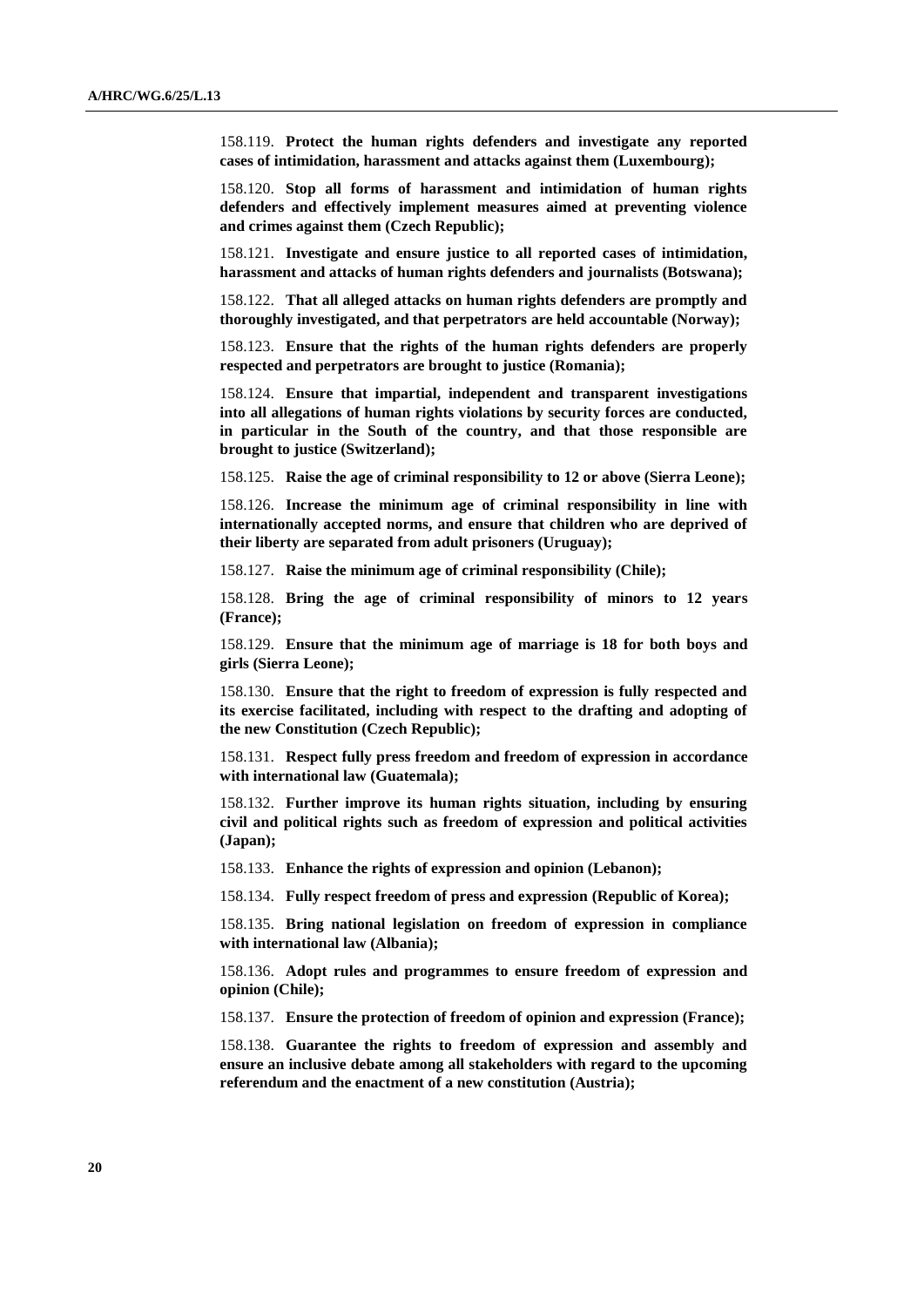158.139. **Condemn and investigate all violence against journalists, inform UNESCO of the actions taken to prevent the killing of journalists and notify UNESCO of judicial inquiries conducted (Netherlands);**

158.140. **Inform UNESCO on the actions taken to prevent the impunity of the perpetrators of the killings of journalists, and notify UNESCO of the status of the judicial inquiries conducted (Austria);**

158.141. **Take measures to ensure the rights of peaceful assembly, freedom of expression and freedom of assembly, especially in the context of peaceful protests (Costa Rica);**

158.142. **Invigorate measures to safeguard the freedoms of press, speech, and broad participation from various sectors in political and public life (Colombia);**

158.143. **Take measures to enhance women's participation in public and political decision-making (India);**

158.144. **Continue its efforts to ensure adequate protection for vulnerable persons living in difficult conditions (United Arab Emirates);**

158.145. **Extend for all access to the rights to healthcare, social security, and minimum wage without ethnic distinction or linguistic barriers (Paraguay);**

158.146. **Continue its efforts to ensure that the universal health care scheme covers disadvantaged groups, including persons with disabilities and persons living in remote rural areas that still face obstacles in accessing basic healthcare services (State of Palestine);**

158.147. **Continue with its efforts to address the widening inequality and unbalanced distribution of income among people (Bhutan);**

158.148. **Address the issue of human rights in the pursuit of economic growth in local areas (Nigeria);**

158.149. **Implement measures to promote and protect the rights of peasants and other people working in rural areas (Bolivia ( Plurinational State of));**

158.150. **Increase its efforts to ensure the right to the highest attainable standard of health also to sex workers by ensuring them access to health care and services and comprehensive sexuality education (Finland);**

158.151. **Continue to develop the health system through the strengthening of the right to enjoy health for all segments of the society (Iraq);**

158.152. **Facilitate access to health services for all the population in the Thai territory (Madagascar);**

158.153. **Accelerate its efforts to achieve the targets on reducing infant mortality rate and achieving universal health care scheme, including improving of the maternal health in remote areas (Bhutan);**

158.154. **Further strengthen measures to ensure equal access to health services for all, while giving special attention to the needs of children, women and the elderly (Sri Lanka);**

158.155. **Continue the reduction of maternal and infant mortality rates, and continue with the national plan for the development of children and youth (Bahrain);**

158.156. **Reduce infant mortality rate and improve maternal health care in remote areas (Nigeria);**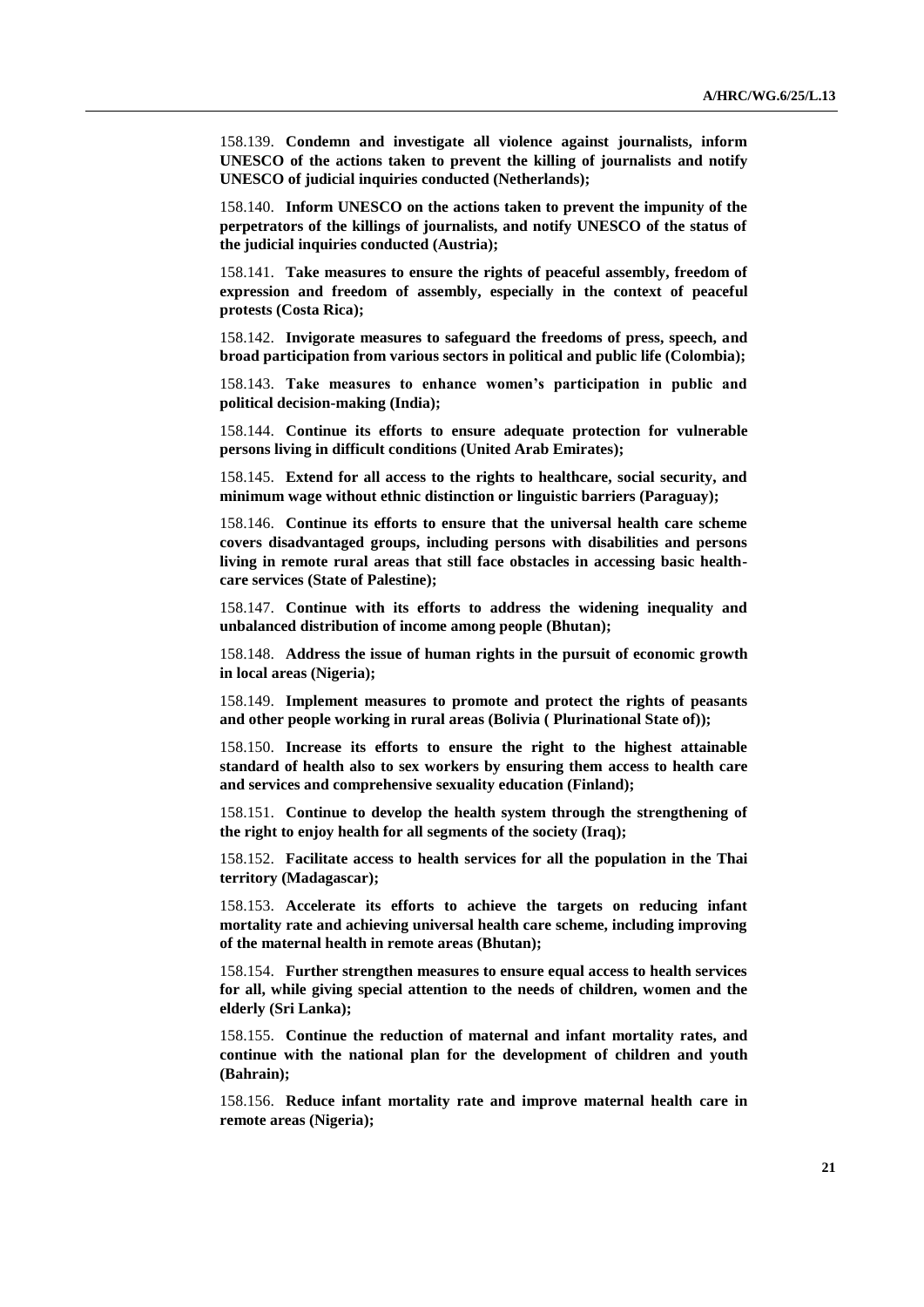158.157. **Reinforce the harm reduction measures targeting drug users in order to avoid adverse health effects, including increased HIV infections and hepatitis (Colombia);**

158.158. **Continue the policy of providing education for all, and work towards strengthening and developing the education sector in the country (Kuwait);**

158.159. **Continue efforts to implement the policy of Education for All, especially children, at all levels (Qatar);**

158.160. **Continue to strengthen measures to provide education of good quality, including the progressive expansion of compulsory education and enrolment for both girls and boys (United Arab Emirates);**

158.161. **Continue to pursue successful education programmes for all with an emphasis on the most vulnerable segments of its population (Venezuela (Bolivarian Republic of));**

158.162. **Continue its efforts to ensure that all children have access to education at all levels and all categories (Brunei Darussalam);**

158.163. **Continue its efforts in strengthening policies and measures to promote and protect the human rights of its people, in particular those of vulnerable groups such as women, children, poor people, and migrants (Cambodia);**

158.164. **Continue its efforts to ensure that all children have access to free basic education, and to improve the overall quality of education, including by ensuring that teachers are well trained and fully qualified (State of Palestine);**

158.165. **Ensure equal access to education of vulnerable people including women, children and persons with disabilities (Lao People's Democratic Republic);**

158.166. **Continue and pursue its efforts to enable children to complete their education and protect them from exploitation, and adopt environmentally sustainable development (Yemen);**

158.167. **Achieve the remaining target of boys and girls primary and secondary education, and address the quality and inequality in education (Nigeria);**

158.168. **Continue to address the promotion and protection of the rights of persons with disabilities by reducing stigma and discrimination against them in the society (Iran (Islamic Republic of));**

158.169. **Promote implementation of the Fourth National Plan on Empowerment of Persons with Disabilities 2012-2016 (Qatar);**

158.170. **That Thailand's legislative reforms in relation to persons with disabilities be backed by a more effective system of implementation and monitoring (New Zealand);**

158.171. **Raise public awareness on the rights of persons with disabilities (Sudan);**

158.172. **Take effective steps to address educational needs of disabled children (India);**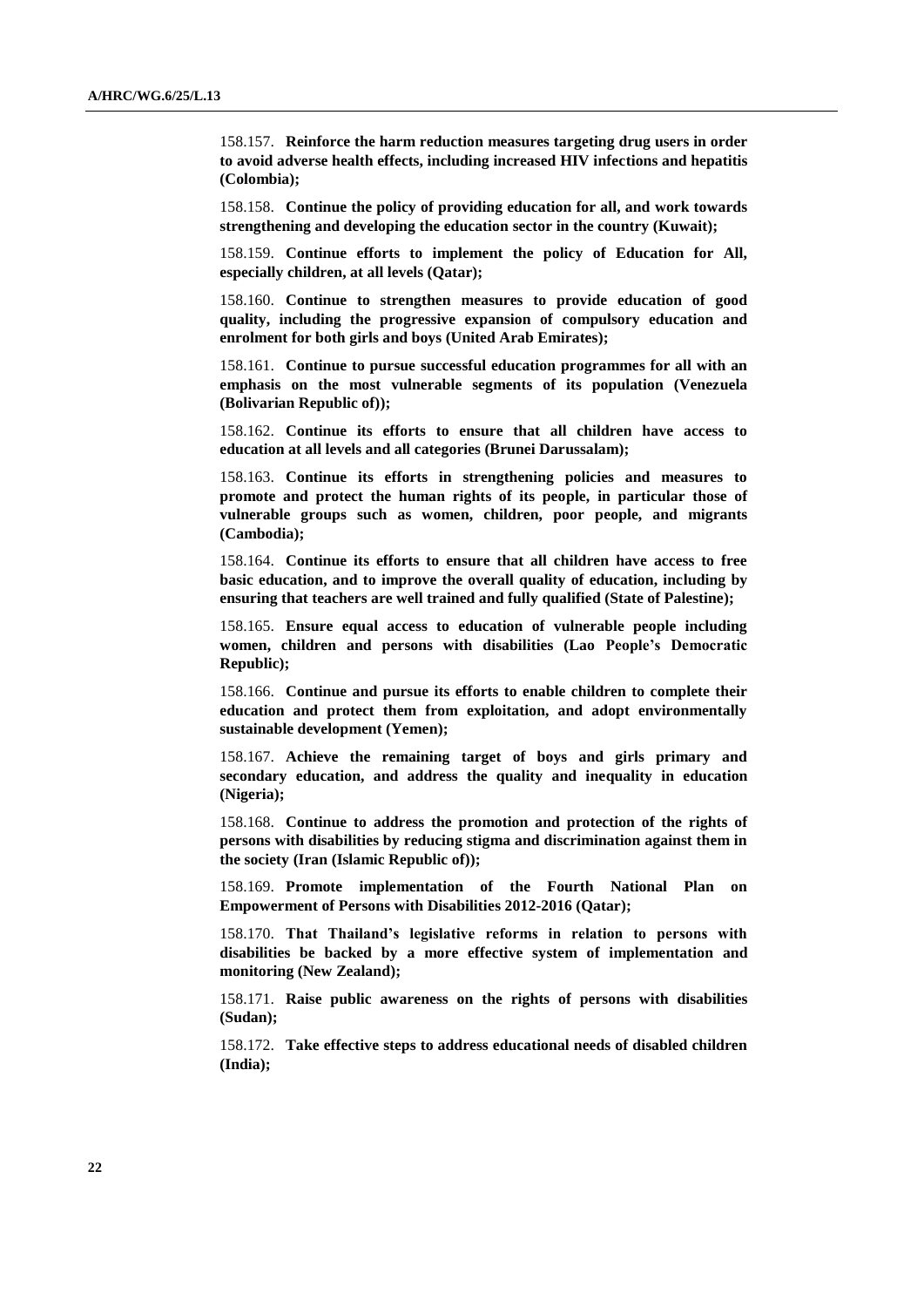158.173. **Continue to develop the capacity of special institutions that take care of persons with disabilities, including those health and education institutions (Iraq);**

158.174. **Ensure inclusive and free primary education for all children, including those with disabilities (Maldives);**

158.175. **Put in place legislations to protect migrant workers from abuse and exploitation (Uganda);**

158.176. **Review its labour and migration laws to accommodate the demands for cheap, low or semi-skilled labour and thereby provide for safe migration options (Bangladesh);**

158.177. **Continue its efforts to protect the rights of migrants and foreign workers, particularly to further enhance their safety and welfare (Myanmar);**

158.178. **Continue the progressive measures taken to promote the rights of migrant workers and their health (Sri Lanka);**

158.179. **Address harsh living conditions in immigration detention centres (India);**

158.180. **Implement in totality, once adopted, the 12th National Plan for the Economic and Social Development (2017-2021) and the 20 Years National Strategy (Cuba);**

158.181. **Monitor enforcement of environmental legislation to protect the rights of local communities and prevent environmental degradation (Maldives).**

159. **The following recommendations will be examined by Thailand which will provide responses in due time, but no later than the thirty-third session of the Human Rights Council in September 2016:**

159.1. **Consider ratification of the Second Optional Protocol to the International Covenant on Civil and Political Rights, aiming at the abolition of the death penalty (OP2-ICCPR) with a view to abolish the death penalty (Namibia);**

159.2. **Ratify the OP2-ICCPR (Austria; Montenegro; Panama; Poland; Portugal; Slovenia; Spain); Accede to the OP2-ICCPR (Turkey);**

159.3. **Withdraw reservation to article 22 of the CRC (France);**

159.4. **Ratify the International Convention on the Rights of All Migrant Workers and Members of Their Families (ICRMW) (Guatemala); Sign and ratify ICRMW (Turkey); Ratify and accede to the ICRMW (Sierra Leone);** 

159.5. **Ratify the Convention Relating to the Status of Refugees and its 1967 Protocol (Portugal);**

159.6. **Ratify the Genocide Convention (Austria); Accede to the Convention on the Prevention and Punishment of the Crime of Genocide (Armenia);**

159.7. **Ratify other main relevant international instruments such as the Rome Statute of the ICC (Poland);**

159.8. **Ratify the Rome Statute of the International Criminal Court (Costa Rica) (Latvia) (Slovenia) (Panama); Ratify the Rome Statute and Agreement on the Privileges and Immunities of the ICC (Austria);**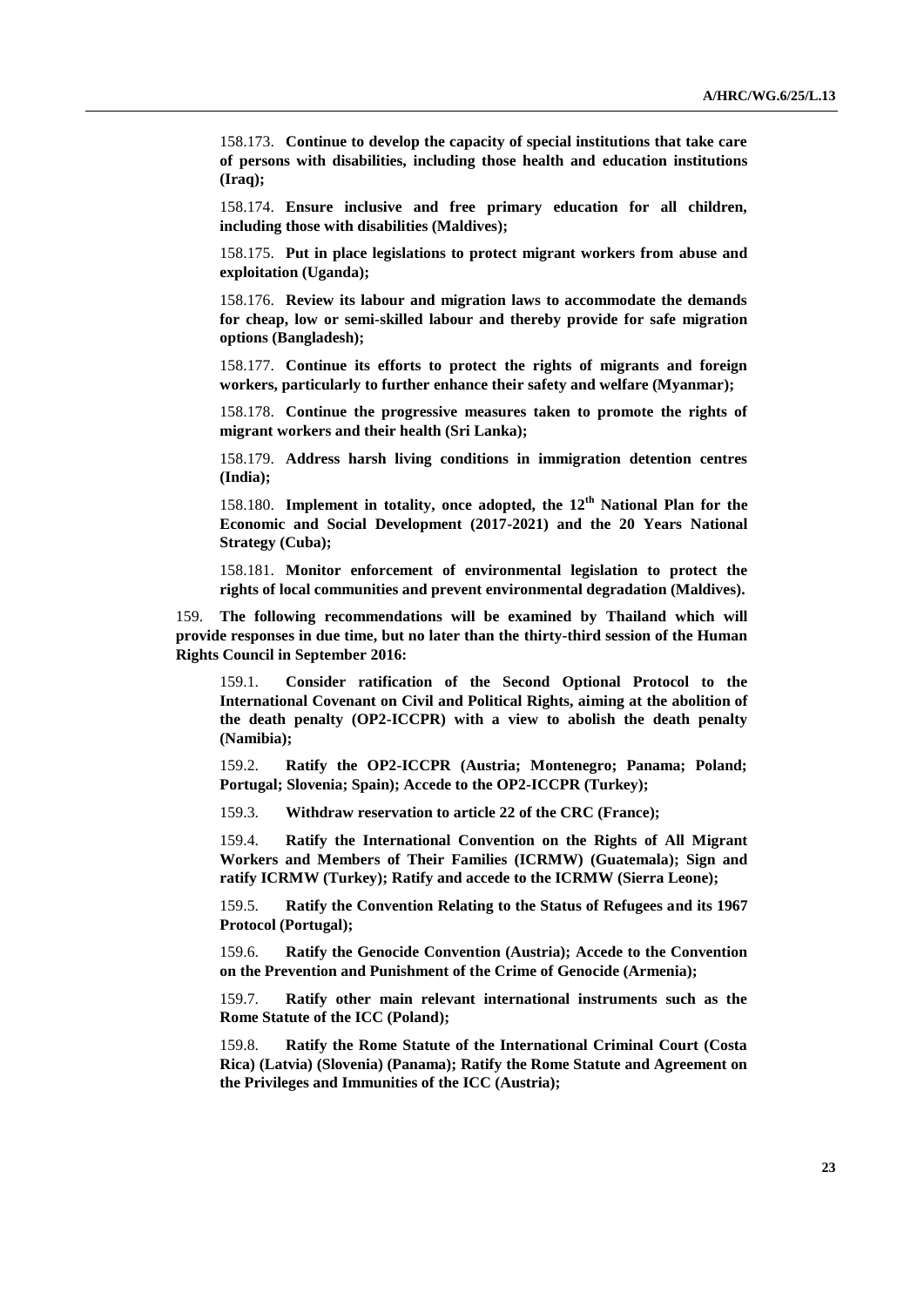159.9. **Comply with its obligations under the ICCPR by putting an immediate end to the use of arbitrary detention (Denmark);**

159.10. **Consider ratifying ILO Convention No.189 (Philippines);**

159.11. **Ratify ILO Convention 169 and 189 (Sierra Leone);**

159.12. **Give direct constitutional recognition to the rights enshrined in the International Covenant on Economic, Social and Cultural Rights and to guarantee the enforceability by courts (South Africa);** 

159.13. **Restore the protection of civil and political rights by ensuring that the Constitution meets Thailand's international human rights obligations and end the present prosecution of civilians in military courts (Netherlands);**

159.14. **Lift undue restrictions on the exercise of fundamental freedoms, particularly section 61 of the referendum law and NCPO Order number 7/2557, to allow all Thai people to participate fully in the political reform processes, including efforts to produce a new constitution (United States of America);** 

159.15. **Repeal all orders of the National Council for Peace and Order that are inconsistent with its international human rights obligations (Australia);**

159.16. **Carry out the necessary legal reforms to fully abolish the death penalty and accede to the OP2-ICCPR (Mexico);**

159.17. **Create an independent body to investigate all torture allegations, including in Thailand's Deep South, and bring perpetrators to justice (Canada);**

159.18. **Eliminate mandatory minimum sentences for lèse majesté (United States of America);**

159.19. **Propose concrete dates for visits by the Special Rapporteurs on freedom of opinion and expression, and freedom of association and assembly respectively (Norway);**

159.20. **Adopt a comprehensive anti-discrimination law which includes all grounds for discrimination (Slovenia);**

159.21. **Consider taking all necessary steps to establish a de jure moratorium, with a view to fully abolish the death penalty (Italy);** 

159.22. **Establish a formal moratorium on the death penalty with a view to ratifying the Second Optional Protocol to the International Convention on Civil and Political Rights (Australia); Establish an official moratorium on executions, and sign and ratify the Second Optional Protocol to the ICCPR and aim to abolish the death penalty (Germany);**

159.23. **Immediately establish a moratorium on executions with a view to abolishing the death penalty (Iceland); Establish a moratorium on the death penalty as in interim measure towards the abolition of the capital punishment (Portugal); Establish a moratorium on executions with a view to abolishing the death penalty (Bolivia (Plurinational State of));**

159.24. **Abolish the death penalty by law (Denmark); Abolish the death penalty (Honduras); Abolish immediately the death penalty (Slovakia); Implement the full abolition of the death penalty (Paraguay);** 

159.25. **Repeal the application of the death penalty in all areas (Chile);**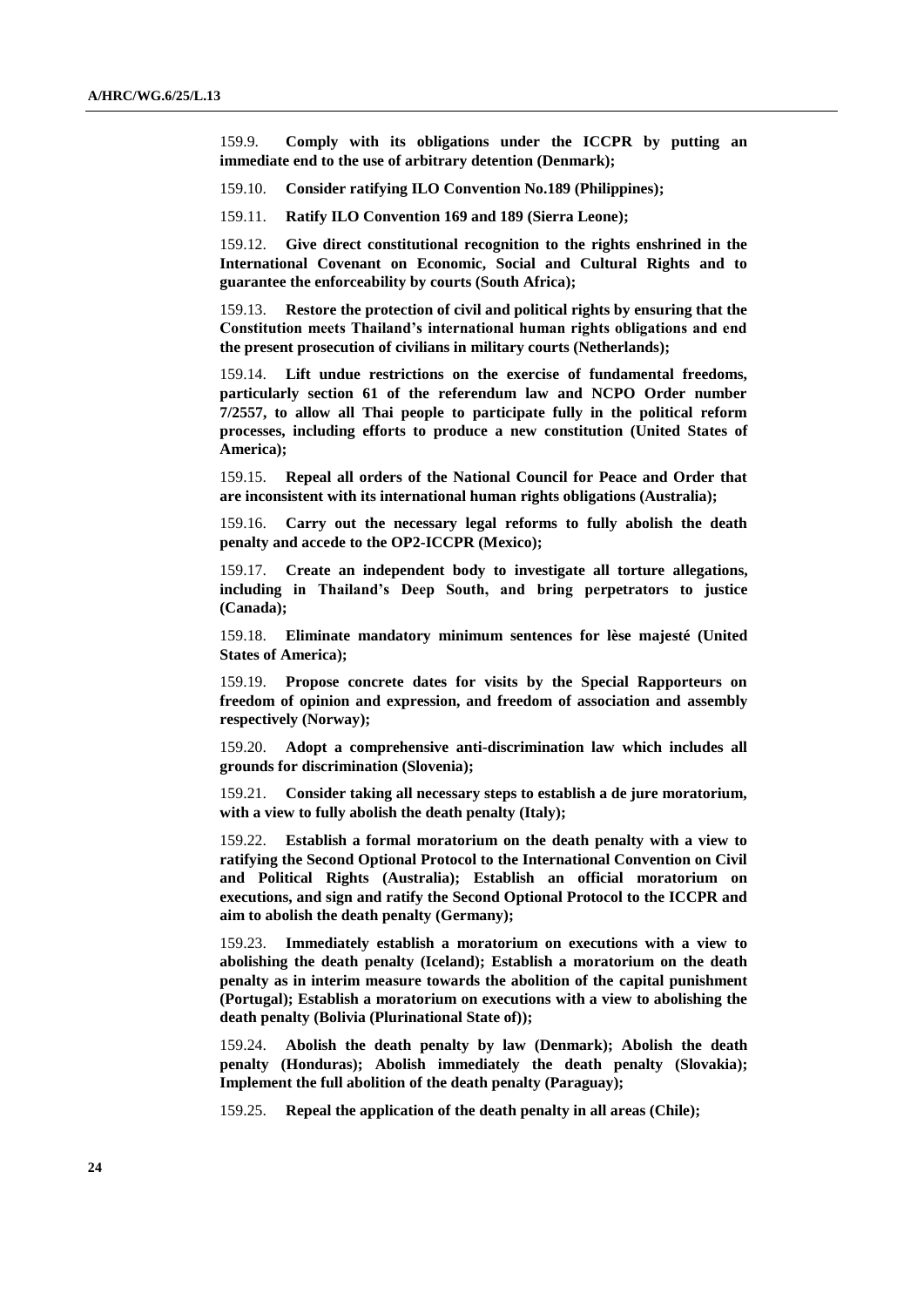159.26. **Eliminate the death penalty for crimes that cannot be considered as most serious crimes such as the economic ones (Spain);**

159.27. **Consider eliminating the clause that expands the use of the death penalty for economic crimes (Timor-Leste);**

159.28. **Eliminate the death penalty in the new anti-corruption law, repeal the provision that extended the use of the death penalty to economic crimes, and ratify the OP2-ICCPR (Uruguay);**

159.29. **Repeal the clause expanding the use of the death penalty for economic crimes (Albania);**

159.30. **Commute the death sentences with a view to abolishing the death penalty (France);**

159.31. **In line with the rules 83-85 of the UN Standard Minimum Rules for the Treatment of Prisoners, "the Nelson Mandela rules", to create an external, independent inspection body that has access to all categories of prisoners in all places of detention that are under the Ministry of Justice (United Kingdom of Great Britain and Northern Ireland);**

159.32. **End the practice of forced detention of dissenters in the so-called "reeducation camps" and investigate all allegations of torture and ill-treatment therein (Czech Republic);**

159.33. **End the use of attitude adjustment sessions and the establishment of training camps (New Zealand);**

159.34. **End arbitrary arrests and detentions and ensure that suspects have access to justice and a fair trial (New Zealand);**

159.35. **Further address all forms of gender-based violence and abuses by revising the relevant provisions of the Penal Code, Criminal Procedure Code and Domestic Violence Victim Protection Act (Kyrgyzstan);**

159.36. **End the prosecution of civilians in military courts, transfer all cases of civilians facing proceedings before military courts to civilian courts, order a retrial in civilian courts for all civilians convicted of an offence in military courts, and amend the martial law and the Military Court Act to prohibit the prosecution of civilians in military courts (Greece);**

159.37. **Cease the use of military barracks as detention centres for civilians (Paraguay);**

159.38. **Cease trying civilians in military courts and transfer all such cases to civilian courts (New Zealand);**

159.39. **Cease trials of civilians in military courts (Norway);** 

159.40. **Immediately return civilian prosecutions to civilian courts and rescind NCPO Order 3/2558 and 13/2559 (United States of America);**

159.41. **Work towards ending the prosecution of civilians in military courts and transfer all cases of civilians facing proceedings before military courts to civilians courts (Austria);**

159.42. **Repeal NCPO order 3/2015 and ensure that all civilians are tried before a civilian court and granted the right to fair trial in line with Thailand's obligations as a State party to the ICCPR (Belgium);**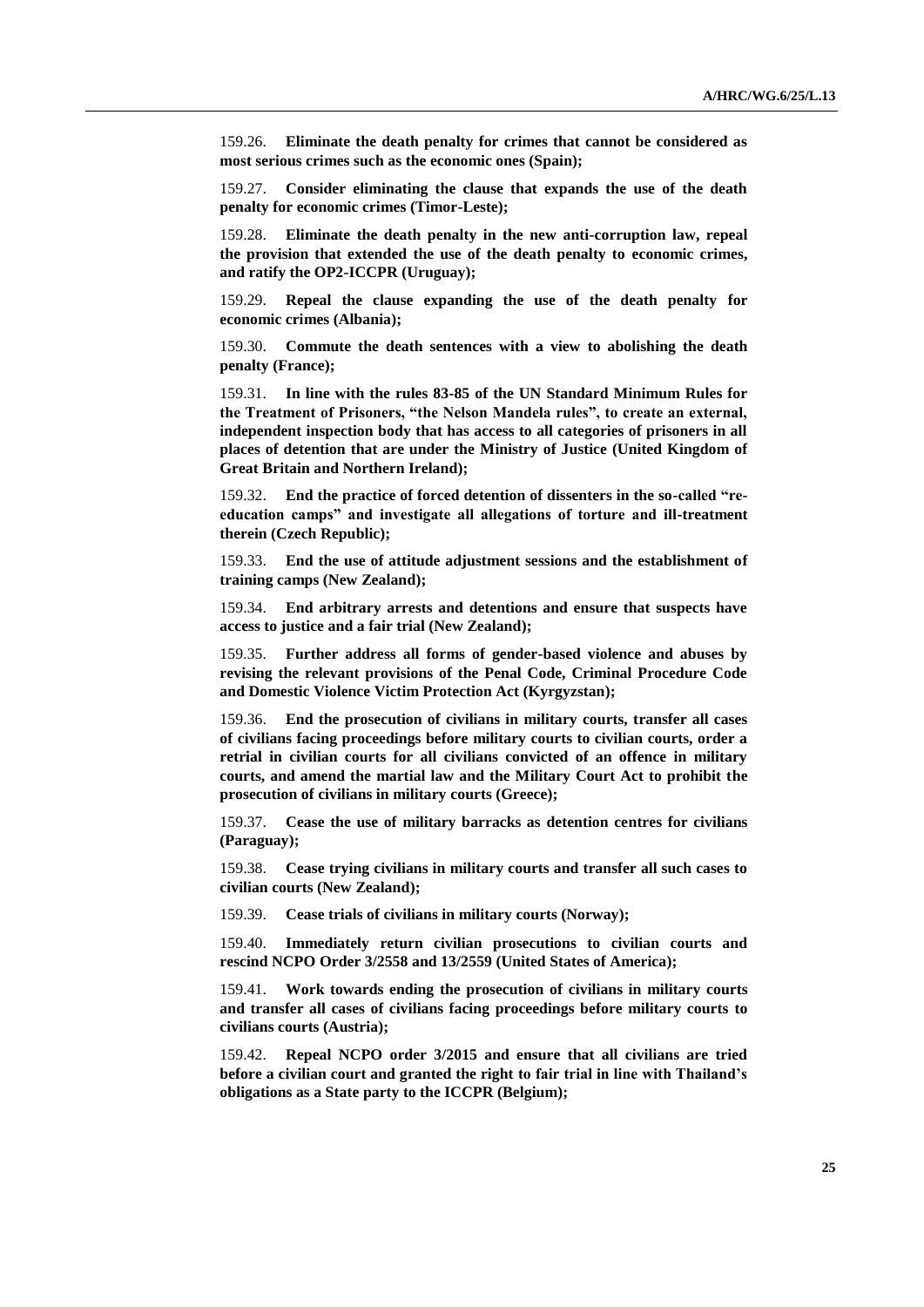159.43. **End the prosecution of civilians in military courts and immediately transfer any cases of civilians facing proceedings before military courts to civilian courts (Canada);**

159.44. **Adopt measures to implement the legal principle of natural judge, so that civilians can be tried in ordinary courts (Costa Rica);**

159.45. **Ensure that all civilians are tried before civilian courts and are granted the right to fair trial, in line with Thailand's obligations under the ICCPR (Czech Republic);**

159.46. **End the trial of civilians in military courts and ensure that all civilians are tried before civilian courts and are granted the right to fair trial and to bail (Germany);**

159.47. **Repeal the Decree 3/2015 of the National Council for Peace and Order, and ensure that all civilians have the right to a fair trial and are brought before civilian courts (Luxembourg);**

159.48. **Maintain its effective protection of the family as the natural and fundamental unit of the society (Egypt);**

159.49. **Eliminate the legal provision that states that the age limit of marriage could be lowered to 13 years old in cases where children were sexually abused and could consequently marry the perpetrators (Timor-Leste);<sup>2</sup>**

159.50. **Review its legislation in order to ensure that all legislation, including any laws regulating the internet access to information, comply with international human rights standards protecting freedom of expression and freedom of assembly (Finland);**

159.51. **Ensure that there are no restrictions on freedom of expression especially for the media and human rights defenders, and that no one faces threats and harassment, including attitude adjustment, for expressing their views and that all legislation affecting freedom of expression is compatible and implemented in line with Thailand's international obligations as recommended by the UN Special Rapporteur on Human Rights Defenders in 2016 (United Kingdom of Great Britain and Northern Ireland);** 

159.52. **Amend article 112 of Thailand's Criminal Code to remove prison terms for offences stemming from the legitimate exercise of the right to freedom of opinion and expression and ensure that the prohibited acts are unambiguous and that sanctions are proportionate to the act committed (Belgium);**

159.53. **Repeal Order 3/2015 by the National Council for Peace and Order and the 2015 Public Assembly Act, and stop the use of the 2007 Act on Computer-Related Offences as well as Criminal Code Articles 112, 326, and 328 to restrict freedom of expression (Canada);**

159.54. **That steps be taken to abolish the lèse-majesté legislation and the 2007 Computer Crimes Act, and the immediate implementation of public and transparent proceedings in cases concerning these laws (Norway);**

<sup>&</sup>lt;sup>2</sup> The statement as read during the interactive dialogue is as follows: "Eliminate the legal provision that states that the age limit of marriage could be lowered to 18 years old in cases where children were sexually abused and could consequently marry the perpetrators."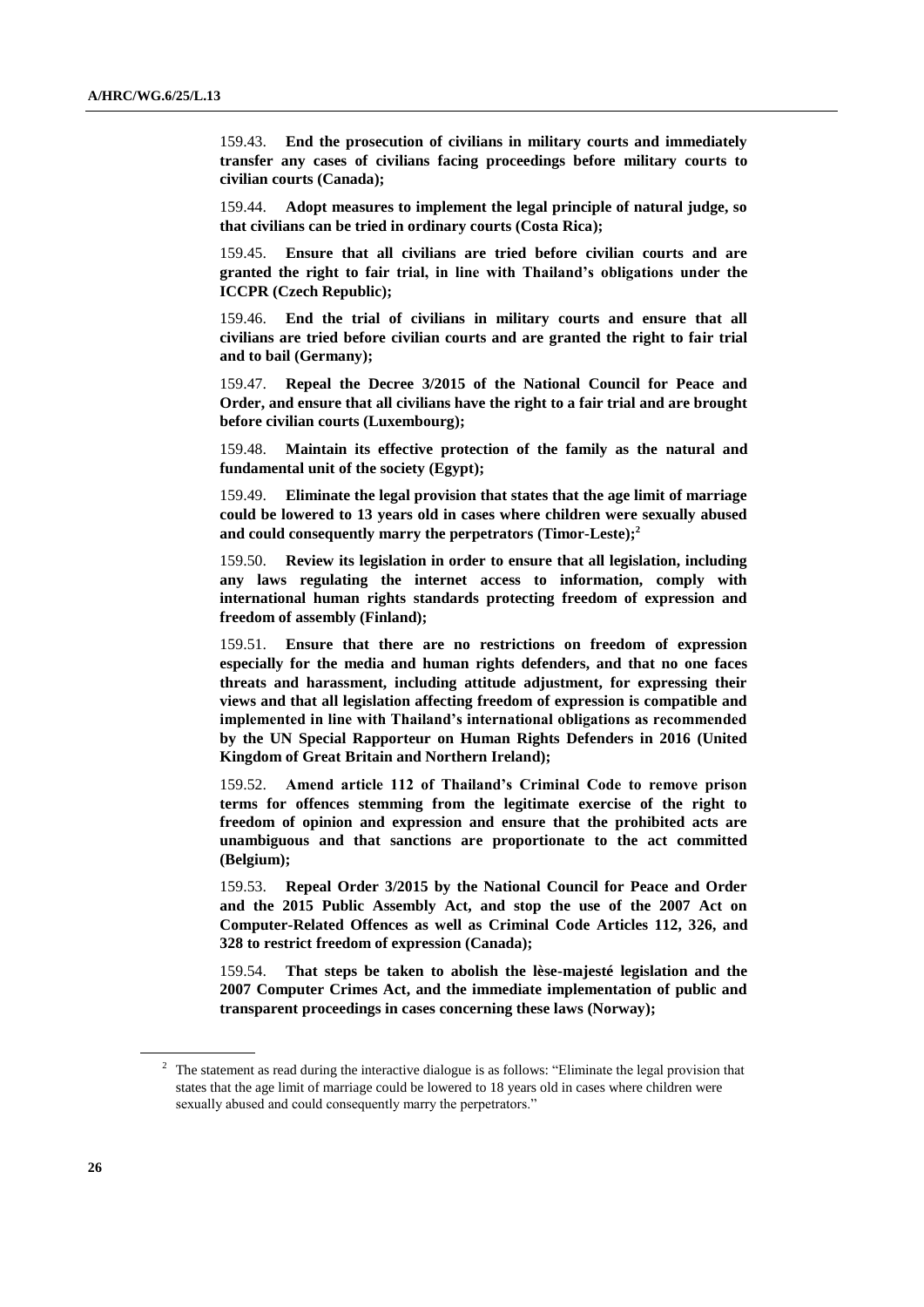159.55. **Review the Penal Code articles 112 (Lèse-majesté), 326 (defamation), and 328 (slander) as well as 14 and 15 of the 2007 Computer Crimes Act, and align them to the human rights international obligations (Spain);**

159.56. **Amend article 14 of the Computer Crimes Act to ensure it cannot be used to prosecute cases of alleged defamation (Sweden);**

159.57. **Amend the "lèse majesté" law to bring it in line with international human rights standards, allow media to function independently and free of prior censorship or interference by law enforcement agencies and release all those who have been jailed for exercising their rights to freedom of expression (Latvia);**

159.58. **Guarantee and respect the right to freedom of expression, association and assembly putting an end to arbitrary detentions and arrests and any act of harassment against political actors and civil society, including human rights defenders (Switzerland);**

159.59. **Ensure that the right of freedom of opinion is respected, including by reviewing Art 112 of the Penal Code, and ensure a safe environment that promotes the rights of all people to freely associate and assemble without hindrances (Germany);**

159.60. **Remove undue restrictions and infringements to the enjoyment of freedoms of expression, association and peaceful assembly (Botswana);**

159.61. **Repeal all legislation which undermines the freedom of expression and assembly and ensure that all measures regarding these freedoms are consistent with Thailand's obligations under international law (Italy);**

159.62. **Immediately end all infringement on the rights to freedom of expression, association and peaceful assembly under section 44 of the 2014 interim constitution, the Computer Crimes Act, and articles 112 and 116 of the Penal Code - and unconditionally release persons detained or imprisoned for exercising these rights (Iceland);**

159.63. **Repeal existing legislation that restricts freedoms of expression and of assembly in accordance with Thailand's obligations under international human rights law (Brazil);** 

159.64. **Instil a human rights-based approach regarding the protection of migrants and asylum-seekers, including the cessation of pushbacks to the sea, while refraining from deportation and formally prohibiting detention of children (Turkey);**

159.65. **Ratify the 1951 Convention Relating to the Status of Refugees and implement legislation providing asylum seekers and refugees with legal status in line with international standards, especially abiding the principle of** *nonrefoulement (***Germany);**

159.66. **Put an end to arbitrary detention of refugees and asylum seekers, and stop detention of children on the grounds of migration control (Luxembourg);**

159.67. **Provide access to legal status for asylum seekers and refugees without discrimination (Canada);**

159.68. **Give legal status to refugees and asylum seekers (France).**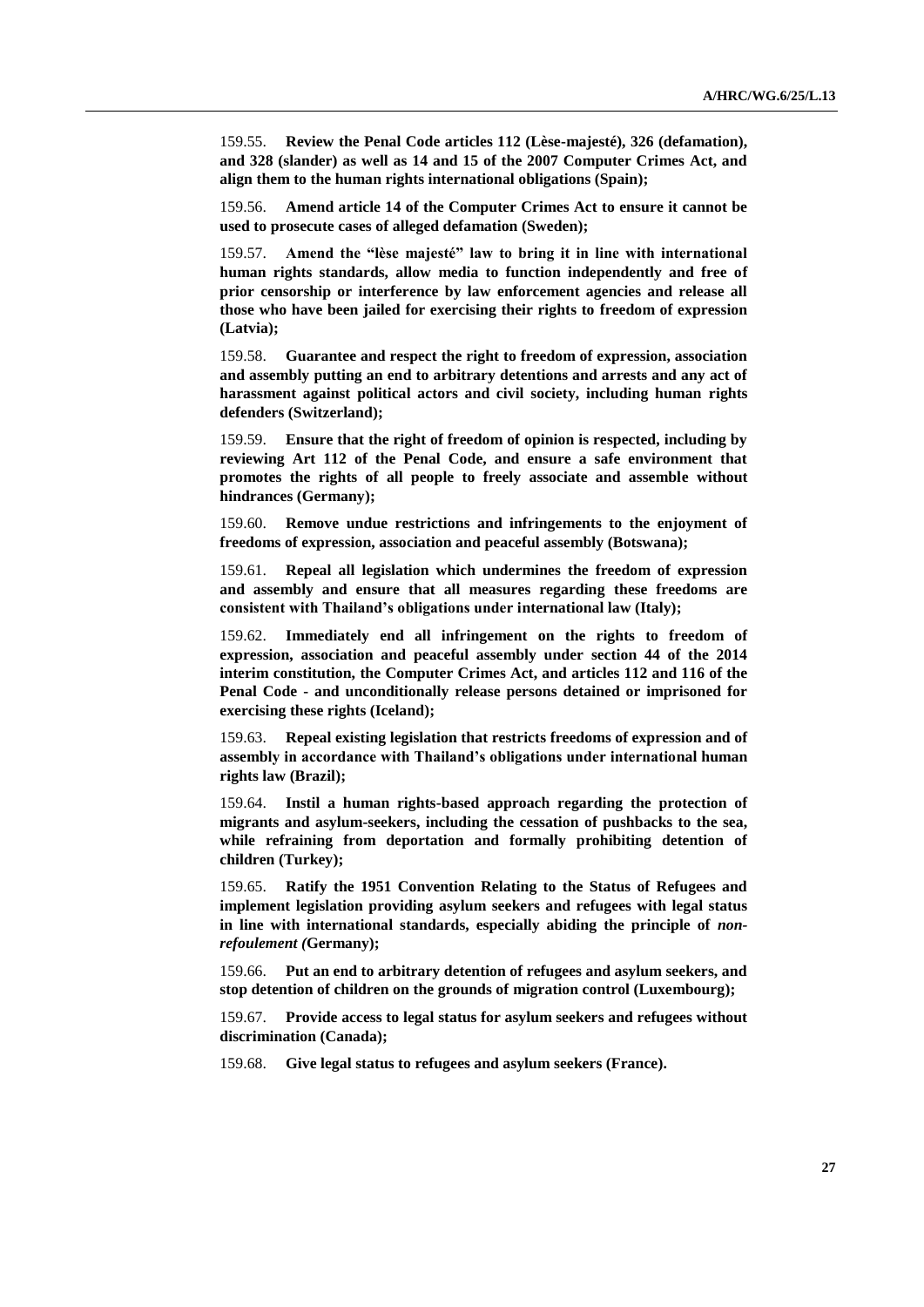**160. All conclusions and/or recommendations contained in the present report reflect the position of the submitting State(s) and/or the State under review. They should not be construed as endorsed by the Working Group as a whole.**

### **III. Voluntary pledges and commitments**

#### 161. Thailand will:

1) become party to ICPPED, ICCPR-OP1, OPCAT, Marrakesh Treaty, ILO Convention No. 188, and study the possibility to become party to ICRMW;

2) take steps towards revising legislations to be in line with its international human rights obligations and recommendations by treaty bodies, namely:

- the Criminal Code, to increase the minimum age of criminal responsibility to 12 years of age;
- the Civil and Commercial Code regarding the restrictions for certain persons with disabilities to enter into marriage;
- Penitentiary Act 1936;
- Section 17 of Gender Equality Act 2015;
- Section 15 of the Persons with Disabilities Empowerment Act 2007;
- 3) submit a midterm update on the implementation of the accepted recommendations.
- 4) continue to promote human rights education and raise public awareness.
- 5) promote human rights principles and practices in the business sector.

6) promote cooperation with civil society and the international community in the follow-up of the implementation of the National Human Rights Plan and recommendations from the UPR; and

7) reaffirm its standing invitation to all special procedures of the Human Rights Council.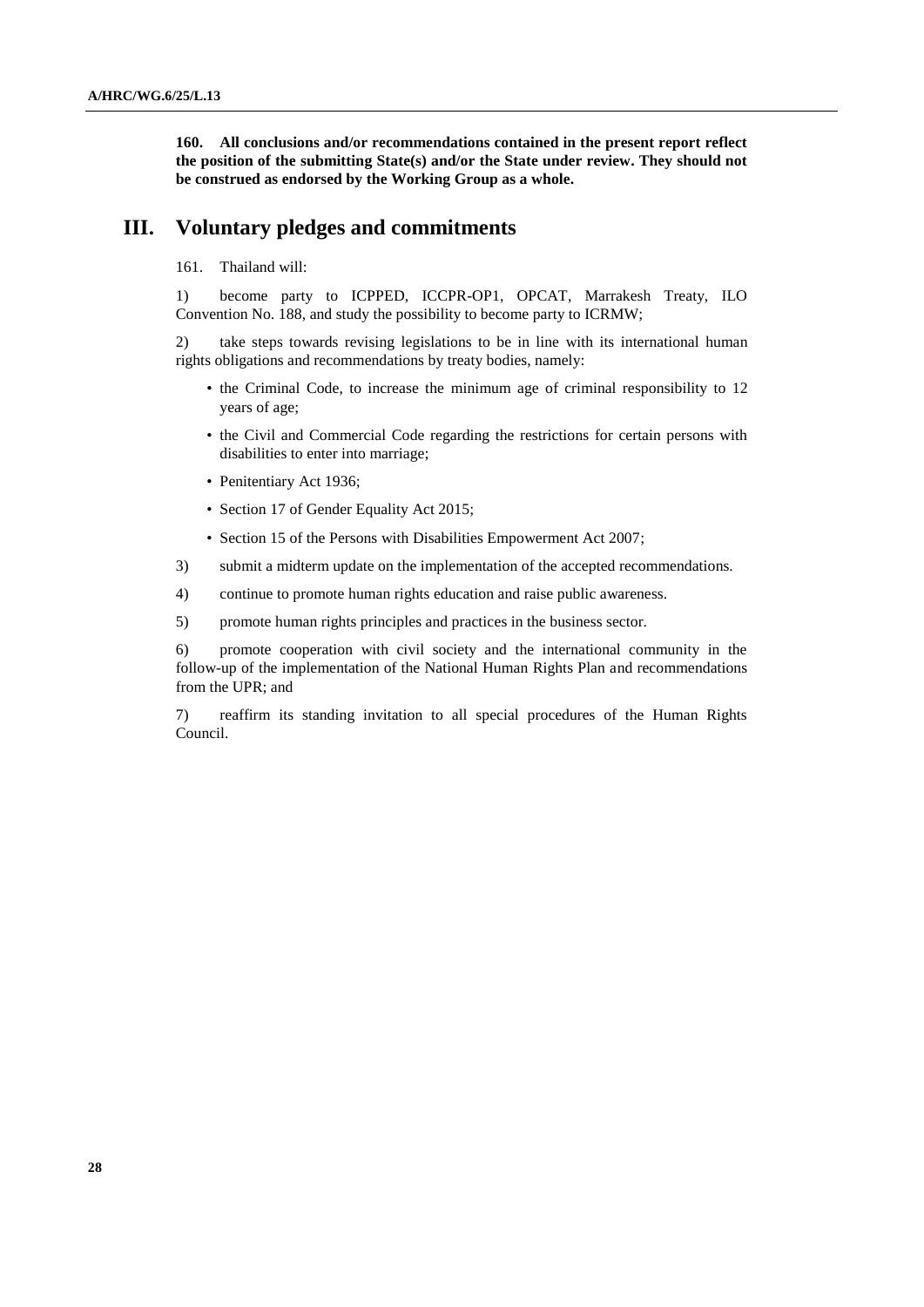## **Annex**

#### **Composition of the delegation**

The delegation of Thailand was headed by Permanent Secretary, Ministry of Justice, Mr. Charnchao CHAIYANUKIJ and composed of the following members:

- Mr. Thani THONGPHAKDI, Ambassador and Permanent Representative, Permanent Mission of Thailand;
- Mr. Sasiwat WONGSINSAWAT, Deputy Permanent Representative, Permanent Mission of Thailand;
- Mrs. Saowanee KHOMEPATR, Chief Inspector General, Office of the Permanent Secretary, Ministry of Social Development and Human Security;
- Pol. Gen. Sutep DECHRUGSA, Advisor, Royal Thai Police;
- Mrs. Korbkul WINITNAIYAPAK, Executive Director, Office of International People's Rights Protection, Office of the Attorney General;
- Ms. Raweevan ASAWAKUL, Senior Expert Public Prosecutor, Office of International People's Rights Protection, Office of the Attorney General;
- Mrs. Kanchana PATARACHOKE, Deputy Director-General, Department of International Organizations, Ministry of Foreign Affairs;
- Mrs. Janchom CHINTAYANANDA, Deputy Director-General, Rights and Liberties Protection Department, Ministry of Justice;
- Ms. Duriya AMATAVIVAT, Assistant to Permanent Secretary for Education, Ministry of Education;
- Ms. Siriwan ARUNTIPPAITUNE, Director of Strategy and Plan, Department of Older Persons, Ministry of Social Development and Human Security;
- Mrs. Sopa KIATNIRACHA, Director, Labour Standard Development Bureau, Department of Labour Protection and Welfare, Ministry of Labour;
- Mr. Ukrisdh MUSICPUNTH, Director, Foreign Affairs Division, Office of the Permanent Secretary, Ministry of Justice;
- Mrs. Jatuporn ROJANAPARNICH, Director, International Cooperation Group, Office of the Permanent Secretary, Ministry of Social Development and Human Security;
- Mrs. Chuleerat THONGTIP, Minister-Counsellor (Labour), Permanent Mission of Thailand;
- Ms. Kanjana POOLKAEW, Director, Woman and Child Labour and Protection Network, Department of Labour Protection and Welfare, Ministry of Labour;
- Mr. Pasakorn PHETNAIHIN, Justice Officer (Senior Professional Level), Rights and Liberties Protection Department, Ministry of Justice;
- Pol. Col. Apicha THAWORNSIRI, Superintendent, Criminal Affairs Division, Office of Legal Affairs and Litigation, Royal Thai Police;
- Mr. Sakdinath SONTISAKYOTHIN, Chief of Foreign Relations Section, Planning and Information Division, Department of Employment, Ministry of Labour;